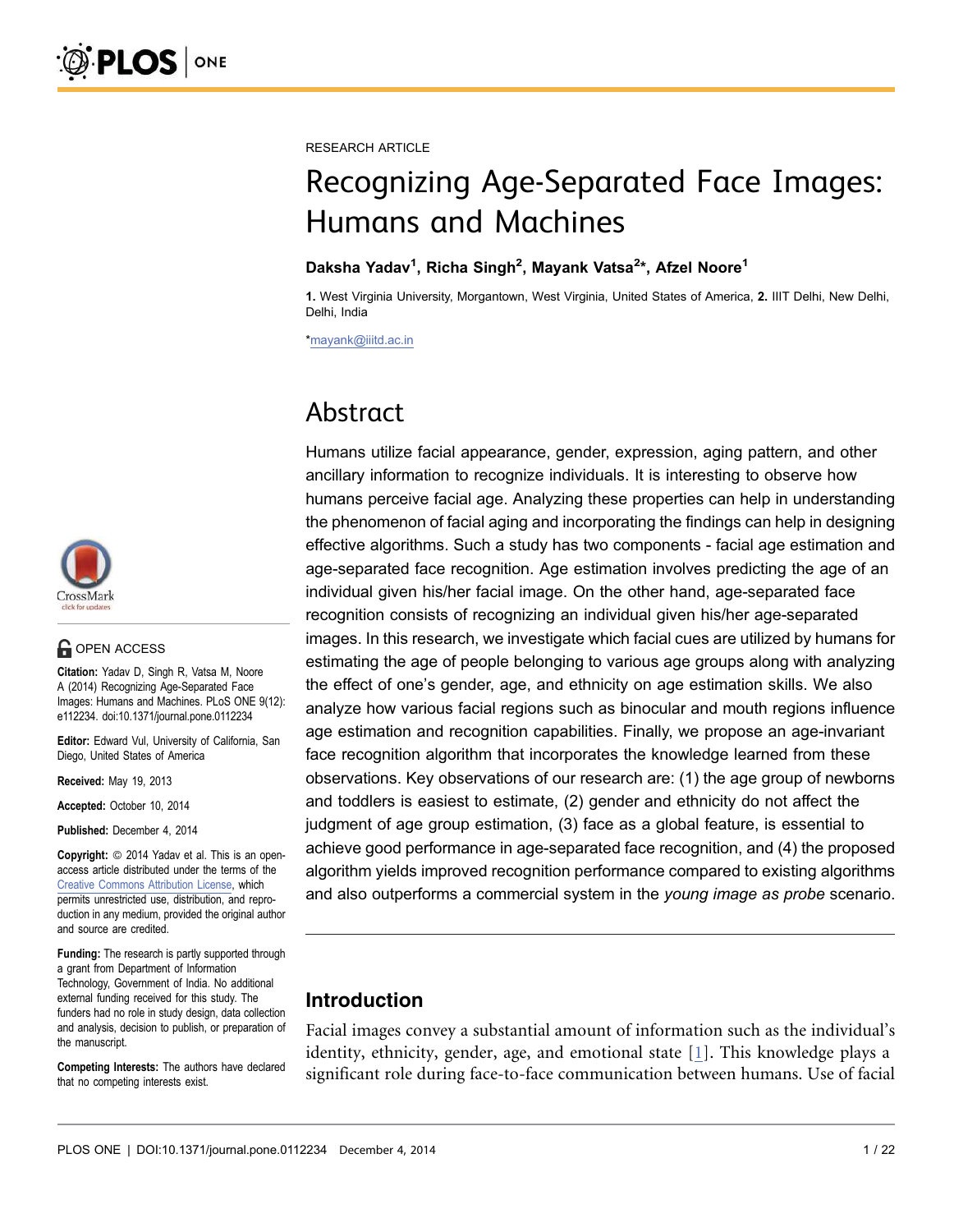information during these communications is made possible by the remarkable ability of humans to accurately recognize and interpret faces in real time. Over the past few decades, many automatic face recognition algorithms have been developed. However, it is crucial as well as challenging to develop an algorithm which is robust to variations such as pose, illumination, and expression. Another important challenge of face recognition is matching face images with age variations. Developing age-invariant face recognition algorithms can prove to be beneficial in many applications such as locating missing persons, homeland security, and passport services. In fact, for large-scale applications, adding invariance to aging is a very important requirement.

Aging affects the appearance of a face in diverse ways. It has been observed that every person has a personalized aging pattern depending on numerous factors such as genetics, ethnicity, dietary habits, environmental conditions, and stress level [2, 3]. Further, the process of facial aging is not uniform across time. During formative years of a person, the variations in the shape of a face are more prominent while in the later stages of life, texture variations such as wrinkles and pigmentation are more visible [4, 5]. Fig. 1 shows face images of an individual with age variations.

There are two aspects of building an age-invariant face recognition system: (1) facial age estimation and (2) age-separated face recognition. Accurate age estimation is crucial in a variety of situations such as the need to automatically estimate the age of an individual buying alcohol or cigarettes. In an extensive literature review on age estimation by humans, Rhodes [4] had shown that humans can estimate the age of previously unseen faces quite accurately. However, the proficiency may vary depending on both local and global features. The researchers have examined how adept humans are in estimating the facial age and various aspects that could affect the perceived age. Burt and Perrett [6] evaluated the accuracy of young and old adults in estimating the age of subjects ranging from 20 to 54 years. The study suggests that the predicted age deviated by 2.39 years. Jones and Smith [7] analyzed the influence of local features such as eyes and nose on age estimation. The findings suggest that the eye region is important for age prediction. In an interesting experiment, George and Hole [8] observed that manipulations in the features influence the age estimation precision. The experiments conducted in [9, 10] conclude that even if a region is hidden in the face image, i.e. a source of information is missing, the ability to estimate age is not completely diminished.

The problem of perceived facial age has also been studied by computer vision researchers. Kwon and Lobo [11] are among the first to formulate an age estimation approach based on the facial image. They used anthropometry of the face and facial wrinkle density to classify the input image into three broad categories: infants, young adults, and senior adults. Ramanathan and Chellappa [12] proposed an algorithm to estimate the age gap between a given pair of images. Fu and Huang [13] proposed the use of manifold learning to estimate the age. They applied various manifold learning techniques such as Locality Preserving Projections and Orthogonal Locality Preserving Projections to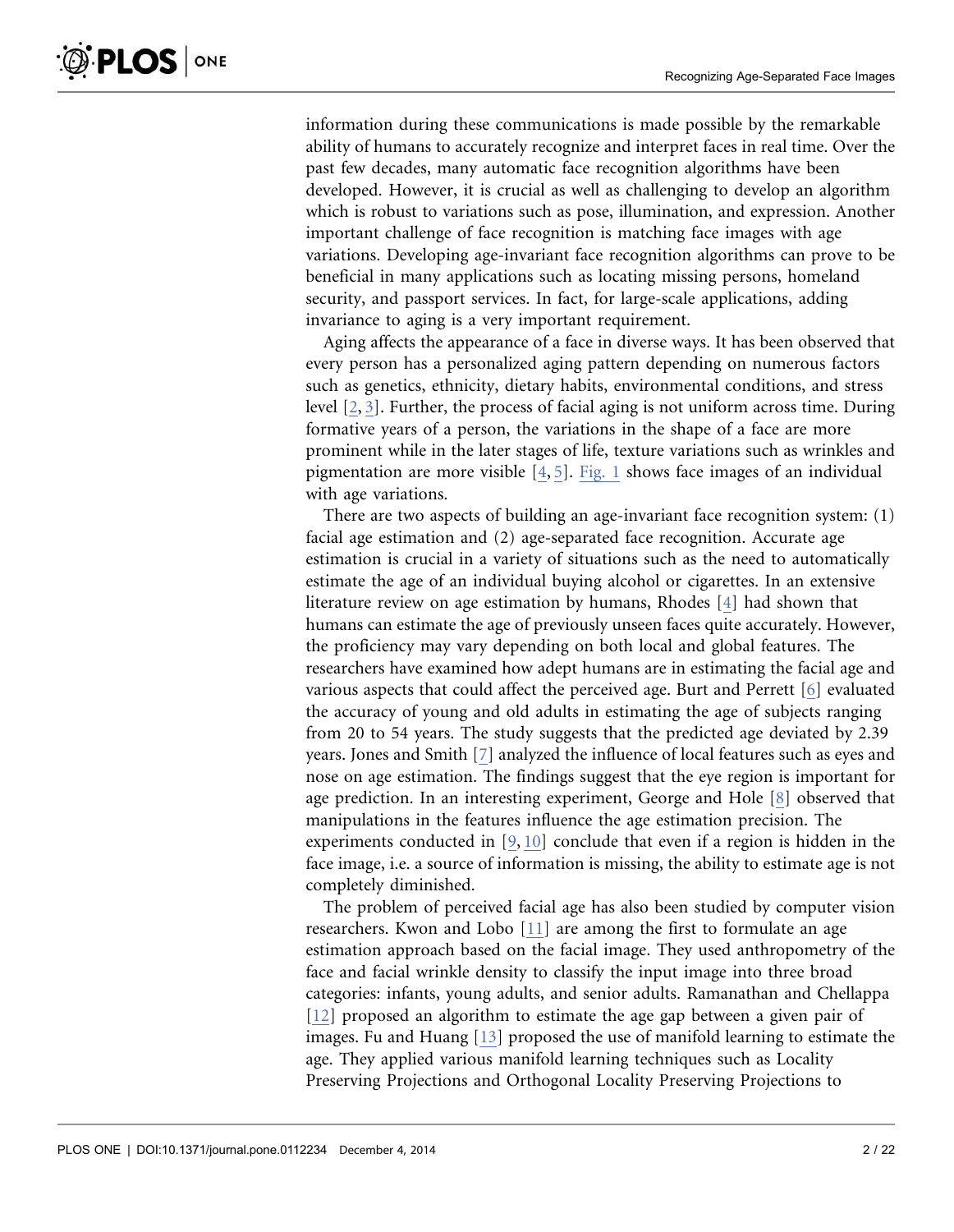





doi:10.1371/journal.pone.0112234.g001

construct a low-dimensional manifold. Yang and Ai [14] used Local Binary Pattern (LBP) along with AdaBoost.

Some researchers have dedicated their research on finding the effect of group bias on the performance of age estimation. Anastasi and Rhodes [15] observe that age estimation is more precise while predicting the age of images belonging to one's own age group. On the other hand, Burt and Perrett [6] refute the presence of any such own group bias. Anzures et al. [16] analyzed the effect of sociocultural interactions on one's efficiency to estimate the age of the stimuli face. As per their findings, Japanese and Chinese are quicker in their response to estimating the face of East Asian faces than Asian-Canadian participants.

The other aspect of facial aging is face recognition across aging. Lanitis et al. [17, 18] proposed utilizing the training images for finding the relationship between the coded face representation and the facial age of the subject. This relationship is then utilized for estimating the age of a facial image and simulating the facial appearance at any given age. Park et al. [19] developed a 3D facial aging model to address the problem of age-invariant face recognition. Their approach is based on the fact that exact craniofacial aging can be developed only in 3D domain. Li et al. [20] proposed a discriminative model (referred to as DM) for age-invariant recognition. They developed an approach involving the use of scale invariant feature transform (SIFT), multi-scale local binary pattern as local descriptors, and multi-feature discriminant analysis. Guo et al. [21] studied the relationship between face recognition accuracies and age intervals on MORPH-II, a face database. They observe that when the age gap between the gallery and probe images is more than 15 years, the performance decreases much more as compared to within 15 years.

The above mentioned research efforts in computer vision domain suggest that there is a vast scope of improvement in developing automated systems which can mitigate the effect of facial aging. The objective of this research is to study the process of facial aging from the perspective of human cognition and to take cues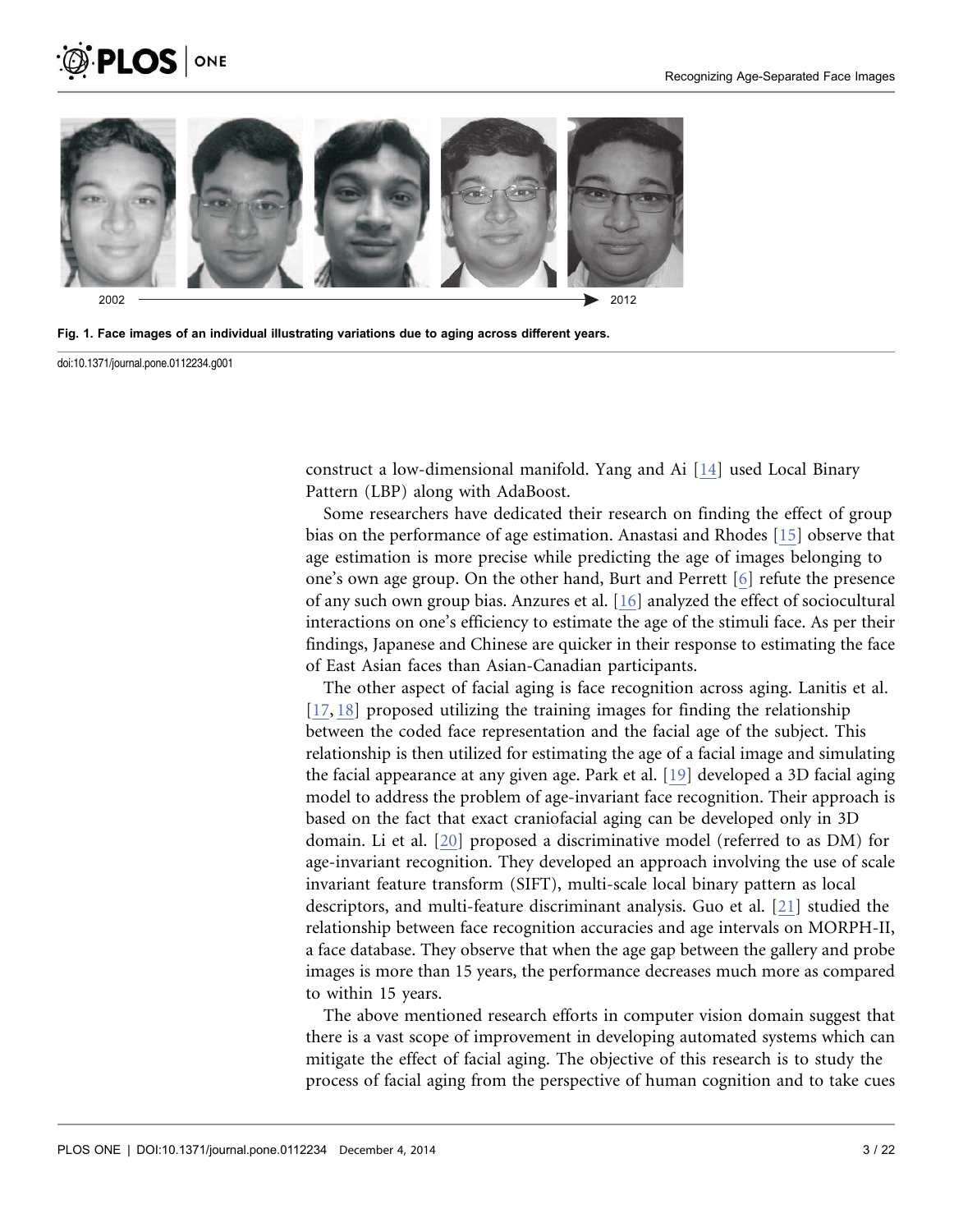from it to improve face recognition algorithms. This would enable us to achieve age invariance in facial recognition. Key contributions of this research are listed below.

1. Analyzed human performance for estimating facial age. Specifically, we

- N evaluated faces pertaining to different age groups and analyzed facial age estimation results;
- investigated facial cues that are utilized by humans to precisely estimate the age of people belonging to various age groups; and
- analyzed participant's gender, age, and ethnicity bias on the ability to predict age.

2. Studied human performance for recognizing age-separated images. Specifically, we

- N determined if humans are able to recognize age-separated images of the same person;
- assessed which local features are employed for the above mentioned face recognition task; and
- evaluated if the cues gathered from the human study can be utilized to develop an age-invariant face recognition algorithm.

3. Developed an algorithm that incorporates the observations obtained by analyzing the results of the first two studies.

- The proposed algorithm first estimates the age group of a probe image. In this research, we have focused on estimating the age group rather than the exact age. This can potentially help in (1) indexing images across ages, and (2) learning important characteristics such as features for every age-group, which can be utilized during automatic face recognition.
- N Once the age group is estimated, texture features are extracted for different facial regions. For matching, the weights associated with each facial region captured from human responses are used to combine the information for decision making. The experimental results suggest that incorporating human performance in algorithm enhances the capabilities of automatic face recognition.

To the best of our knowledge, this research is the first to study various aspects of facial aging, analyze human perception of aging facial features, and integrate these findings in an automatic face recognition algorithm.

## Methods

#### Ethics Statement

The study was conducted at Amazon's Mechanical Turk (MTurk), which is an online crowd-sourcing platform. At MTurk, only individuals who are above 18 years of age can register and work as participants. We follow the policies of MTurk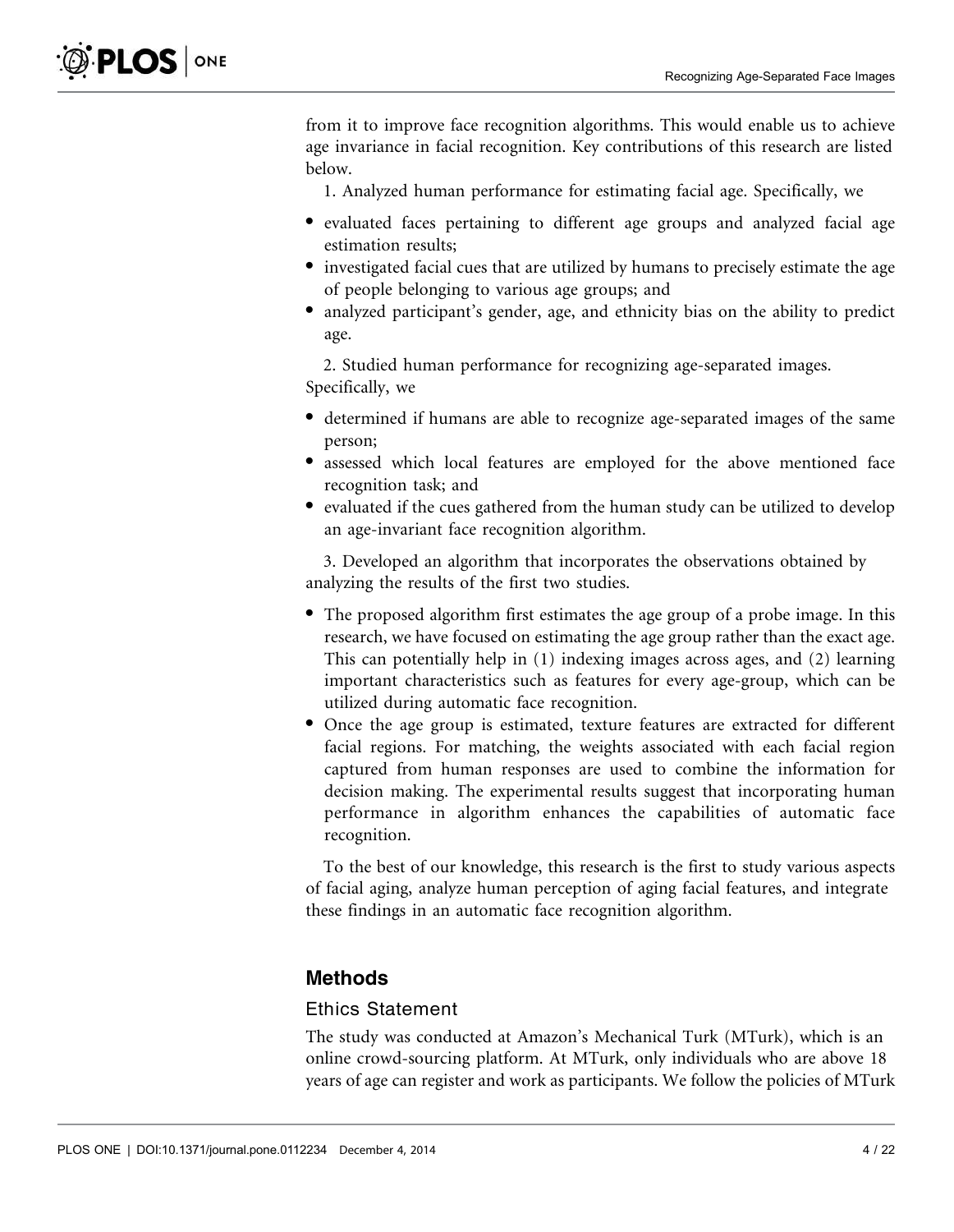which clearly transfer the rights of any survey to the requester and the participants are informed of this at the time of their online registration. The participants' consent to fill and submit the survey is taken as their willingness to participate in our study. Further, at the beginning of the study, we also inform the participants that their responses would be used for research and analysis purposes. The images shown in the paper belong to the authors of the paper and they are used for illustrative purposes. The authors in this manuscript have given written consent to publish their images. All the procedures used in the current study are approved by the Indraprastha Institute of Information Technology (IIIT)-Delhi Ethics Board.

## Participants

Amazon's MTurk is a platform that enables researchers to conduct research by offering features such as: a unified participant compensation model, participants having diverse demographics, an efficient procedure of study design, participant enrollment, and data gathering. MTurk allows the researchers or the requesters to post tasks such as surveys, studies, and experiments which are, in turn, completed by the participants or workers. The participants are paid an amount fixed by the requester upon successful completion of the task. A research conducted by Buhrmester et al. [22] on the effectiveness of MTurk suggests that MTurk not only offers a rich pool of diverse participants but can also be used for economically acquiring large amount of good quality data over a short span of time. In our study, 482 individuals participated, out of which there were,

- 366 Indian adults (Mean Age  $(M)$  =33.45 years, Standard Deviation in Age  $(SD) = 11.67$  years, 149 males, 217 females),
- 81 Caucasian adults ( $M=35.39$  years,  $SD = 10.74$  years, 43 males, 38 females),
- 29 Asian (non-Indians) adults ( $M=28.13$  years, SD =6.93 years, 6 males, 23 females),
- 3 African adults ( $M=30.33$  years,  $SD = 8.17$  years, 2 males, 1 female), and
- 3 participants with undisclosed ethnicity  $(M=27.12$  years, SD = 1.7 years, 1 male, 2 females).

The responses from all the participants have been analyzed in the study in order to preserve the diversity in the responses.

## Stimuli

The stimuli faces have been selected from 36 male and 18 female subjects from the FG-Net Facial Aging Database [23] and IIIT-Delhi Facial Aging Database [24, 25]. Out of the total 54 distinct subjects, there are an equal number of Indian and Caucasian subjects. The number of images per subject varies from one to four. The chosen images represent the unconstrained nature of the real world conditions.

For evaluation, 10 sets of assignments are created and one set is randomly assigned to every participant. Each set contains three questions.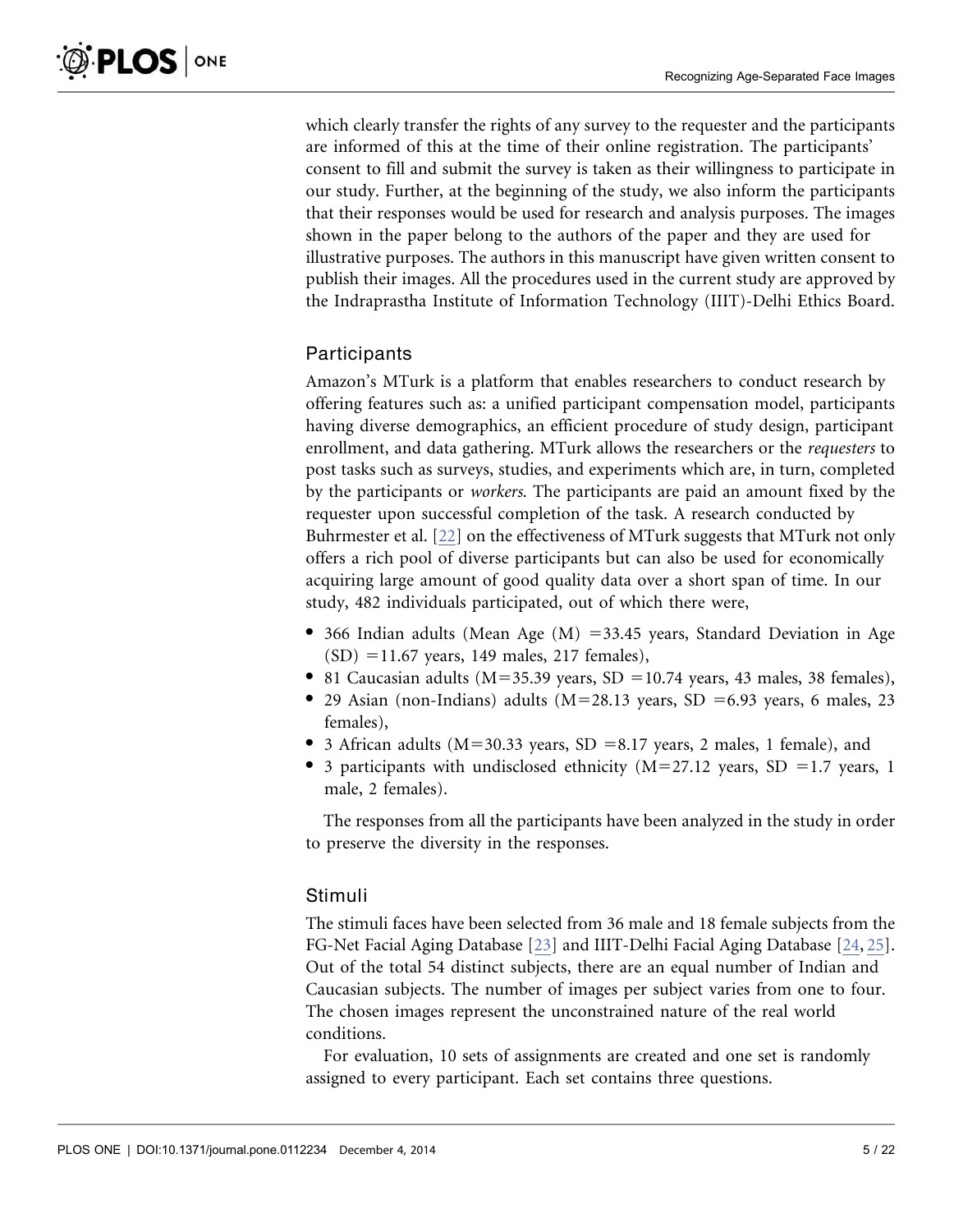- 1. The first question contains five facial images and the participants are asked to estimate the age group from the given face image. Similar to a previous research [26], the age of face stimuli belongs to one of the following 10 age groups:  $0-5$ ,  $6-10$ ,  $11-20$ ,  $21-30$ ,  $31-40$ ,  $41-50$ ,  $51-60$ ,  $61-70$ ,  $71 - 80$ , and  $>80$ .
- 2. Five images of various facial regions such as the T-region, binocular region, chin region, eyes portion masked, and T-region masked are shown to the participants. They have to estimate the age group corresponding to every facial part individually. Fig. 2 shows some example images that are presented to the participants belonging to each facial region. These images also belong to one of the 10 earlier mentioned age groups.
- 3. In the last set of questions, five pairs of age-separated images are shown to the participants and they are asked to determine if the pair of images belongs to the same individual or not. Some sample images are shown in Fig. 3.

## Procedure

Each participant is randomly assigned one of the 10 sets. The participant is supposed to answer the three questions in the Stimuli section. There is no time constraint on the participant to submit the responses. Each participant sees a face image and an identity only once to ensure there is no bias. In all the questions, a mixture of stimuli from different ethnic groups and ages is presented to each participant.

## Results and Discussion

The analysis of responses obtained are classified into four categories and key observations are discussed in this section.

## Age Group Prediction Accuracy

The responses on predicting age group based on the face stimuli presented to participants are summarized in a stimulus-response confusion matrix shown in Table 1. The confusion matrix is used to determine various performance measures of participants to accurately predict the age group category of the face stimulus shown. The humam performance is evaluated in terms of:

- 1. Sensitivity,
- 2. Specificity,
- 3. Discriminability index  $(d')$ , and
- 4. Information entropy.

Sensitivity (or accuracy) represents the true positive performance [27]. However, it alone may not fully represent the performance of participants. We are also interested in the performance of the participants in accurately predicting if a face stimulus does not belong to a particular age group. This information can be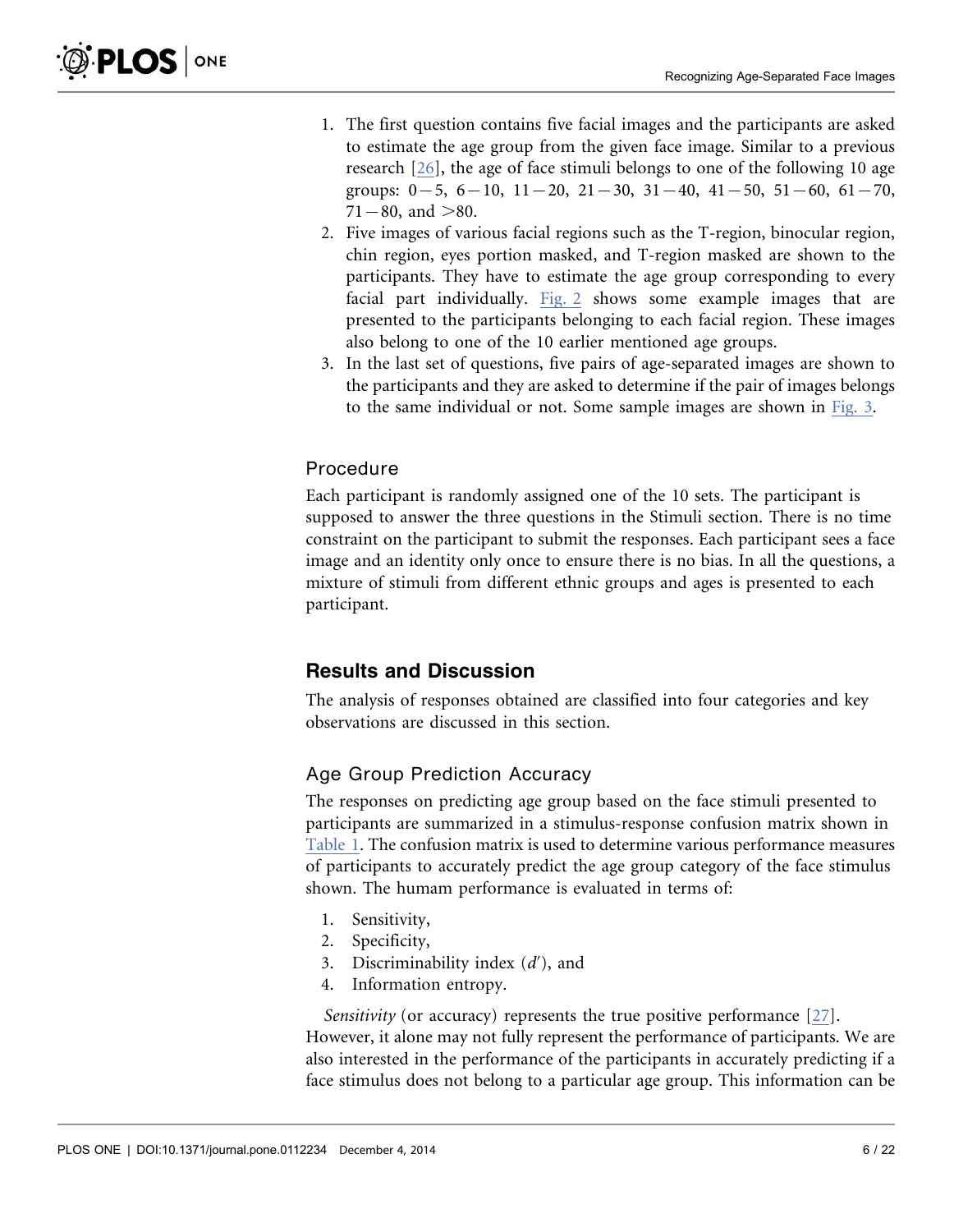









**Binocular Region** 

Fig. 2. Sample facial regions presented to participants for age group estimation.

doi:10.1371/journal.pone.0112234.g002

obtained from specificity [27] which represents the true negative performance. Table 2 summarizes the sensitivity and specificity values for each age group. It shows that the age groups for which the participants were able to best estimate the face stimuli were age groups  $0-5$  and  $6-10$  with an accuracy of 86.12% and 78.46% respectively. In contrast, the two lowest age group categories that the participants had difficulty in estimating the face stimulus were age groups  $70{-}80$ and  $>80$  with accuracies of 23.21% and 32.65% respectively. The specificity for these two age groups is 98.59% and 99.20% respectively indicating that participants are highly confident about a face image not belonging to other age groups. These measures provide valuable insights about age prediction judgments by humans.

In response to different visual stimuli, the participants need to make a decision on the correct age group. For each face stimulus shown, the participants have to be able to discriminate one among ten age groups which represents the perceptual judgment of each participant. The strongest response denotes the signal and represents the actual age group while the remaining nine alternatives denote noise or uncertainty distributed among other response categories. The distance between the means of the signal and the noise distributions are compared against the standard deviation of the noise distribution to compute the discriminability index  $(d')$  [28, 29]. The d' values calculated for each age group stimulus is shown in Table 2. Higher values of  $d'$  signify that the participants are able to discriminate a particular age group category better. From Table 2, the results show that participants were able to discriminate the two age group categories  $0-5$  and  $6-10$  better than any other category and the d' values for these correspond to





doi:10.1371/journal.pone.0112234.g003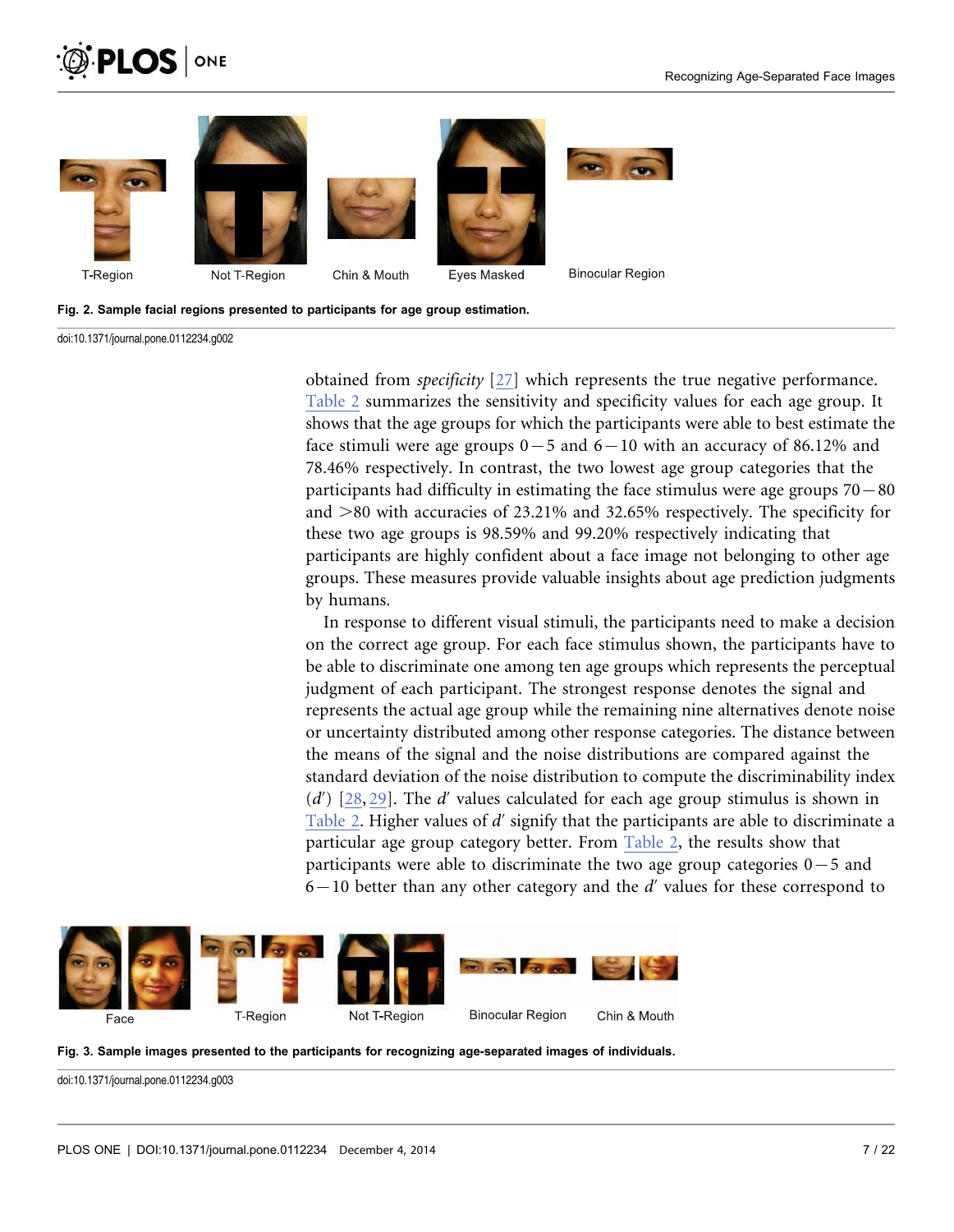

| Stimuli Age<br>Group | <b>Predicted Age Group</b> |              |             |              |             |                 |              |              |                |             |
|----------------------|----------------------------|--------------|-------------|--------------|-------------|-----------------|--------------|--------------|----------------|-------------|
|                      | $0 - 5$                    | $6 - 10$     | $11 - 20$   | $21 - 30$    | $31 - 40$   | $41 - 50$       | $51 - 60$    | $61 - 70$    | $71 - 80$      | > 80        |
| $0 - 5$              | 211                        | 32           | $\mathbf 0$ |              | $\mathbf 0$ | 0               | $\mathbf 0$  |              | $\mathbf 0$    | $\mathbf 0$ |
| $6 - 10$             | 8                          | 193          | 43          | 2            | $\mathbf 0$ | $\mathbf 0$     | $\mathbf 0$  | $\mathbf 0$  | $\mathbf{0}$   | $\mathbf 0$ |
| $11 - 20$            | $\mathbf 0$                | 1            | 121         | 104          | 17          | 2               | 1            | $\Omega$     | 1              | $\mathbf 0$ |
| $21 - 30$            | $\mathbf 0$                | 2            | 77          | 110          | 48          | $5\phantom{.0}$ | $\mathbf{0}$ | $\mathbf{0}$ | $\mathbf{0}$   | $\mathbf 0$ |
| $31 - 40$            | $\mathbf 0$                | 1            | $\mathbf 0$ | 8            | 107         | 59              | 12           | $\mathbf{1}$ | $\mathbf 0$    | $\mathbf 0$ |
| $41 - 50$            | $\mathbf{0}$               | $\mathbf{0}$ | $\mathbf 0$ | $\mathbf{0}$ | 17          | 63              | 51           | 35           | 8              | $\mathbf 0$ |
| $51 - 60$            | $\mathbf 0$                | $\mathbf 0$  | $\Omega$    | 1            | 6           | 47              | 105          | 71           | $\overline{7}$ | $\mathbf 0$ |
| $61 - 70$            | $\mathbf{0}$               | $\mathbf{0}$ | $\mathbf 0$ | $\mathbf{0}$ | $\mathbf 0$ | $\overline{4}$  | 31           | 36           | 5              | $\mathbf 0$ |
| $71 - 80$            | $\mathbf 0$                | $\mathbf 0$  | 1           | 2            | 3           | 15              | 56           | 80           | 52             | 15          |
| > 80                 | $\mathbf 0$                | $\mathbf{0}$ | $\mathbf 0$ | $\mathbf{0}$ | $\mathbf 0$ | 6               | 12           | 12           | 3              | 16          |

Table 1. Confusion matrix showing the actual and predicted age groups in the task of age estimation by human participants.

doi:10.1371/journal.pone.0112234.t001

2.7500 and 2.3971 respectively. It is also observed that the d' values for all age groups are positive representing that the responses obtained are better than random guesses.

The process of choosing a specific age group based on the visual stimulus presented depends on the information perceived in the stimulus by the participants. The perceived information can be quantitatively represented by the information entropy [30]. The perceptual information may have some residual uncertainty due to noise in the actual stimulus leading to incorrect predictions by the participants. The uncertainty is also introduced when the number of response categories are more. From the stimulus-response confusion matrix (Table 1), face stimulus entropy  $H(S)$  (Equation (1)) and noise or equivocation denoted by  $H(S|r)$  (Equation (2)) are calculated for each age group where S denotes the stimulus, r denotes the response of the participants, and  $p(.)$  represents probability of respective terms. Information entropy  $I(S|r)$  for each age group category is calculated by subtracting the noise,  $H(S|r)$  from the signal,  $H(S)$ (Equation (3)).

$$
H(S) = -\sum_{j=1}^{n} p(S_j) log(p(S_j))
$$
 (1)

$$
H(S|r) = -\sum_{j=1}^{n} \sum_{k=1}^{n} p(S_j, r_k) \log(p(S_j|r_k))
$$
\n(2)

$$
I(S|r) = H(S) - H(S|r)
$$
\n<sup>(3)</sup>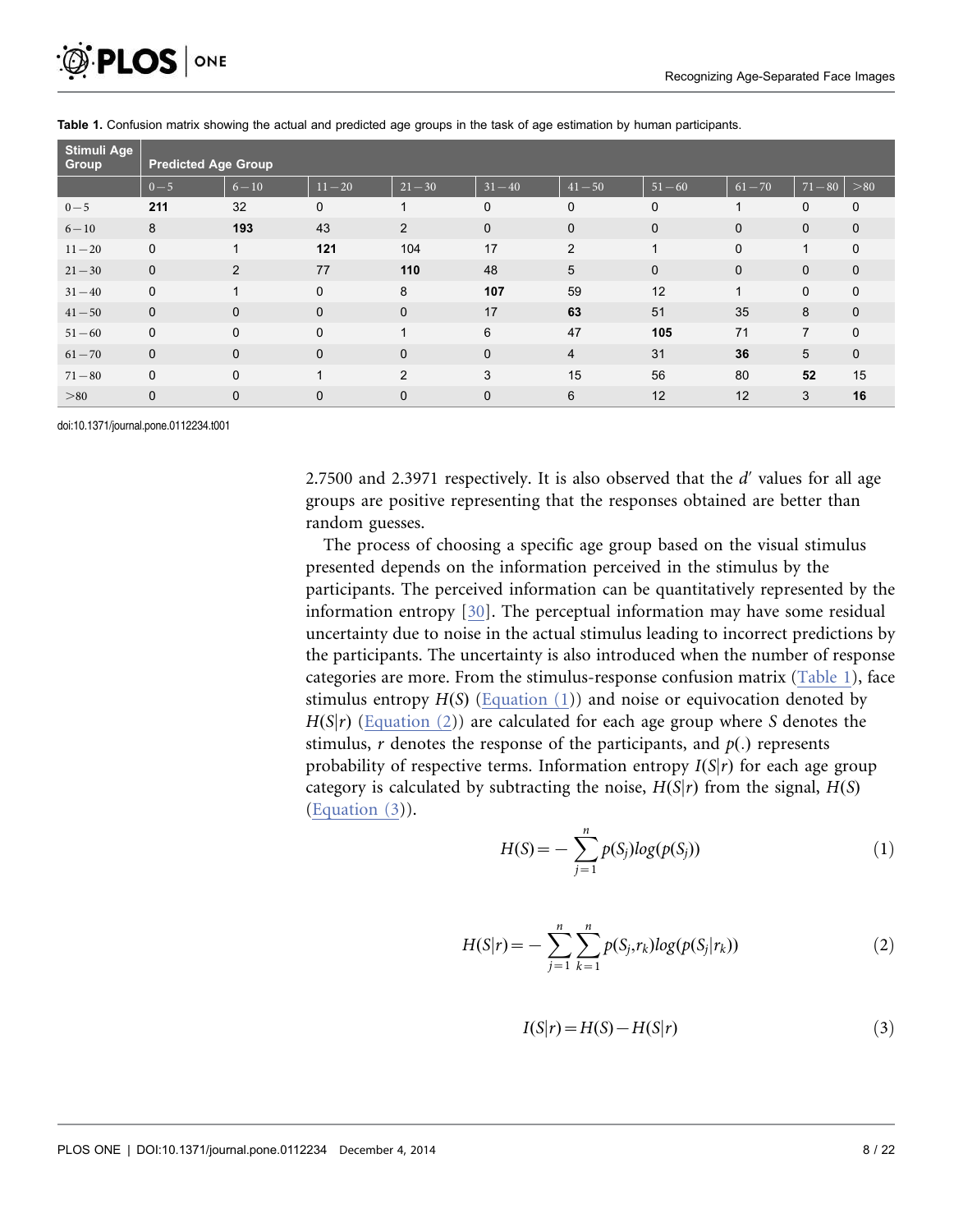|                                             |                 | Analysis of Perceptual of Humans in Discrimination of Age Groups by Humans |             |                                               |                             |                     | <b>Group Estimation</b><br><b>Automatic Age</b> |
|---------------------------------------------|-----------------|----------------------------------------------------------------------------|-------------|-----------------------------------------------|-----------------------------|---------------------|-------------------------------------------------|
| Age Group of Face Sensitivity or<br>Stimuli | Accuracy (in %) | Specificity (in %)                                                         | $\tilde{f}$ | <b>Stimulus Entropy</b><br>$(H(S))$ (in bits) | Noise (H(S r)) (in<br>bits) | nformation<br>bits) | Entropy (I(S r)) (in Face++ Accuracy (in<br>Se) |
| $0 - 5$                                     | 86.12           | <u>يو</u><br>99.5                                                          | 2.7500      | 0.3782                                        | 0.0612                      | 0.3171              | $\overline{00}$                                 |
| $6 - 10$                                    | 78.46           | 97.86                                                                      | 2.3971      | 0.3790                                        | 0.1072                      | 0.2718              | $\overline{00}$                                 |
| $11 - 20$                                   | 48.99           | 92.8                                                                       | 1.4453      | 0.3798                                        | 0.1735                      | 0.2063              | 80                                              |
| $21 - 30$                                   | 45.46           | ∘<br>$\frac{0}{3}$                                                         | 1.3422      | 0.3758                                        | 0.1978                      | 0.1780              | $\overline{20}$                                 |
| $31 - 40$                                   | 56.92           | 94.7                                                                       | 1.6776      | 03275                                         | 0.1595                      | 0.1680              | 80                                              |
| $41 - 50$                                   | 36.21           | $\frac{1}{2}$                                                              | 1.0658      | 0.3132                                        | 0.2127                      | 0.1005              | 20                                              |
| $51 - 60$                                   | 44.30           | 90.36                                                                      | 1.3085      | 0.3717                                        | 0.2208                      | 0.1509              | $\overline{20}$                                 |
| $61 - 70$                                   | 47.37           | 89.20                                                                      | 1.3981      | 0.1839                                        | 0.1226                      | 0.0613              | 20                                              |
| $71 - 80$                                   | 23.21           | 98.59                                                                      | 0.6292      | 0.3608                                        | 0.2030                      | 0.1578              | 0                                               |
| > 80                                        | 32.65           | 99.20                                                                      | 0.9543      | 0.1347                                        | 0.0856                      | 0.0491              | 0                                               |

doi:10.1371/journal.pone.0112234.t002 doi:10.1371/journal.pone.0112234.t002

# $\otimes$  PLOS  $| \circ \mathsf{NE}$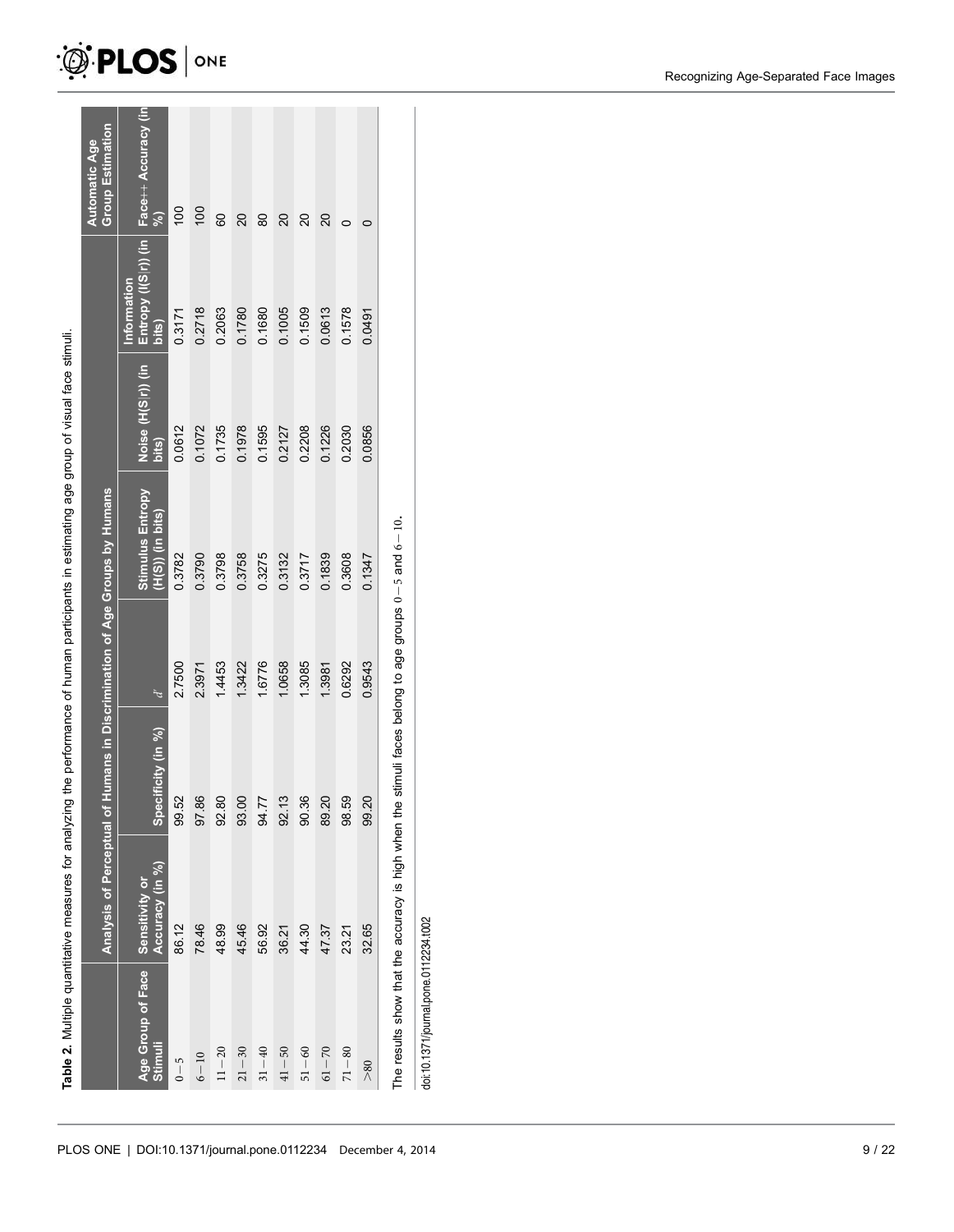Dividing Equations (1) to (3) by  $ln2$ , the values of the stimulus entropy, noise and information entropy for each age group are expressed in bits and are summarized in Table 2. Larger value of information entropy of an age group indicates that participants can accurately predict the stimulus belonging to that age group as the residual uncertainty is low. The results in Table 2 confirm that the two age groups  $0-5$  and  $6-10$  have the highest information entropy of 0.3171 bits and 0.2718 bits respectively.

Low values of accuracy for older age groups such as  $71-80$  and  $>80$  can be attributed to various factors which affect facial age progression of an individual. The factors including but not limited to gender, ethnicity, stress levels, dietary habits, and facial aging patterns of kin, combine to form a personalized facial age progression function for each person. Large variances in these factors may lead to incorrect perception of facial age by humans.

We also compared the human performance with an independently trained automatic algorithm. The same images are evaluated using Face++ [31], a face recognition tool built using deep face representation. An overall age group prediction of 42% is obtained on the same set of images. Upon further analysis, it is observed that images belonging to age groups of  $21{-}30$ ,  $41{-}50$ ,  $51{-}60$ , and  $61 - 70$  achieved only 20% accuracy which is lower than responses of human participants. Images belonging to  $71-80$  and  $>80$  yielded an accuracy of 0% (none of the images in these age groups were correctly estimated). This suggests that there is a large scope for further improvement in current automated age prediction algorithms, especially if we are able to emulate the way humans perceptually estimate facial age.

#### Group Bias in Age Group Estimation

In order to examine the existence of any group bias in age group estimation; ethnicity, gender and age group of the participants are compared with the stimuli ethnicity, gender and age group and the results are documented in Tables 3, 4 and 5 respectively.

The results in Table 3 show that Indian participants achieve an accuracy of 55.82% for Caucasian face stimuli while Caucasian participants are able to detect the age group of Caucasian faces with an accuracy of 57.71%. Z-test of proportions [32] is used for calculating if there is a significant difference in proportions of correct responses from any ethnicity of participants. At 95% confidence level, the results show that responses from any particular ethnicity are not significant, thus, validating the hypothesis of absence of any ethnicity based bias in age group estimation. In their review, Meissner and Brigham [33] showed that people are 1.4 times more likely to identify faces belonging to their own race and 1.56 times less likely to be falsely matched. As per our opinion, the above statement may only hold true for recognizing faces when there is no significant age variation, as the faces used in their study did not have any aging variations.

To examine if gender influences the judgment of perceived facial age, the gender of the participant is compared with the gender of the face stimuli. As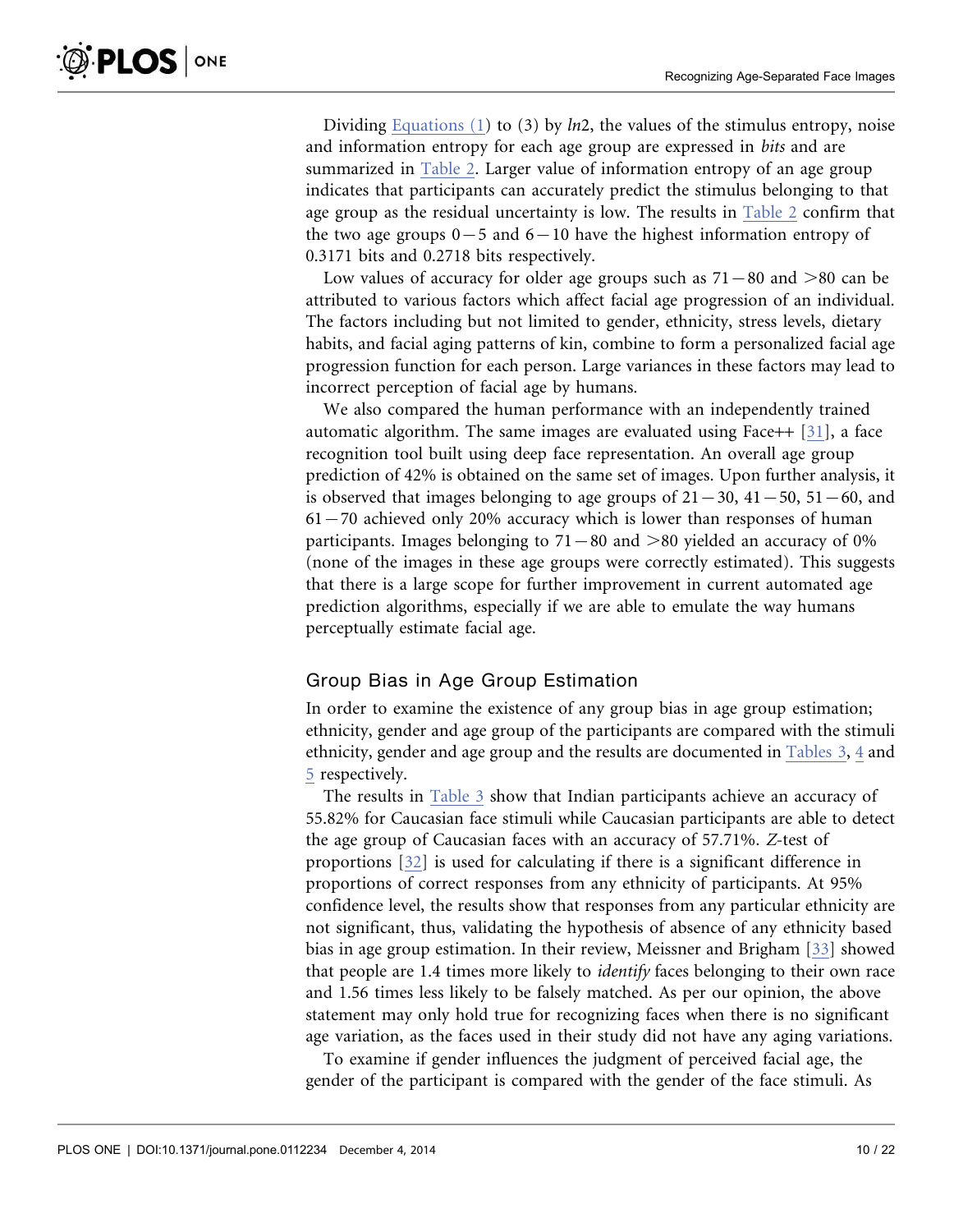

| <b>Participant Ethnicity (# of participants)</b> | Face Stimuli Ethnicity (Accuracy in %) |           |  |
|--------------------------------------------------|----------------------------------------|-----------|--|
|                                                  | Indian                                 | Caucasian |  |
| Indian (366)                                     | 30.88                                  | 55.82     |  |
| Caucasian (81)                                   | 24.69                                  | 57.71     |  |

Table 3. Effect of participant ethnicity and ethnicity of the presented face stimuli on age estimation accuracy.

The results show that irrespective of the participant's ethnicity, the age estimation accuracy is higher for Caucasian face stimuli.

doi:10.1371/journal.pone.0112234.t003

shown in Table 4, male participants achieve an accuracy of 45% for male facial images and 52.81% for female faces whereas females participants yield 47.06% accuracy while judging male face stimuli and 57.78% while judging female faces. From these results it is evident that estimating female face stimuli is relatively easier compared to male faces. Both male and female participants are equal at predicting the age group of the female face stimuli images. Z-test of proportions at 95% confidence level also shows that gender of the participant does not act as a bias in the task of age group estimation. The result coheres with the observations made by Cross et al. [34] and Megreya et al. [35] in face recognition. They assert that female faces are recognized more frequently and the gender of the participant is not significant for performing the task of age group estimation.

It can be observed from Table 5 that individuals belonging to the age group  $0$  – 20 years are most easily estimated by the participants of all age groups. The participants belonging to the age group  $0-20$  (Minimum age of participants in this group is 18) years,  $21{-}40$ ,  $41{-}60$ , and  $>60$  achieved 66.67%, 69.58%, 78.84%, and 80% accuracy respectively while classifying facial stimuli belonging to  $0-20$  years age group. In this case, no influence of own-age estimation bias is observed. Similar to the previous results, test of proportions is performed for evaluating the validity of this hypothesis. The results obtained after applying Ztest of proportions [32] at 95% confidence level demonstrates that no age group of participants has significant effect on age group prediction performance. These findings are consistent with the observations by Burt and Perrett [6] where they deny the presence of own-age bias in age group estimation task.

#### Effect of Facial Regions in Age Estimation

For understanding which facial region is most effective for estimating the age group of a given image, five facial regions are presented to the participants and are

| <b>Participant Gender (# of participants)</b> | <b>Face Stimuli Gender (Accuracy in %)</b> |        |
|-----------------------------------------------|--------------------------------------------|--------|
|                                               | <b>Male</b>                                | Female |
| Male (201)                                    | 45.00                                      | 52.81  |
| Female (281)                                  | 47.06                                      | 57.78  |

Table 4. Age group estimation accuracy based on participant's gender and face stimuli's gender.

The results show that irrespective of the gender of the participants, the accuracy for female stimuli's are better.

doi:10.1371/journal.pone.0112234.t004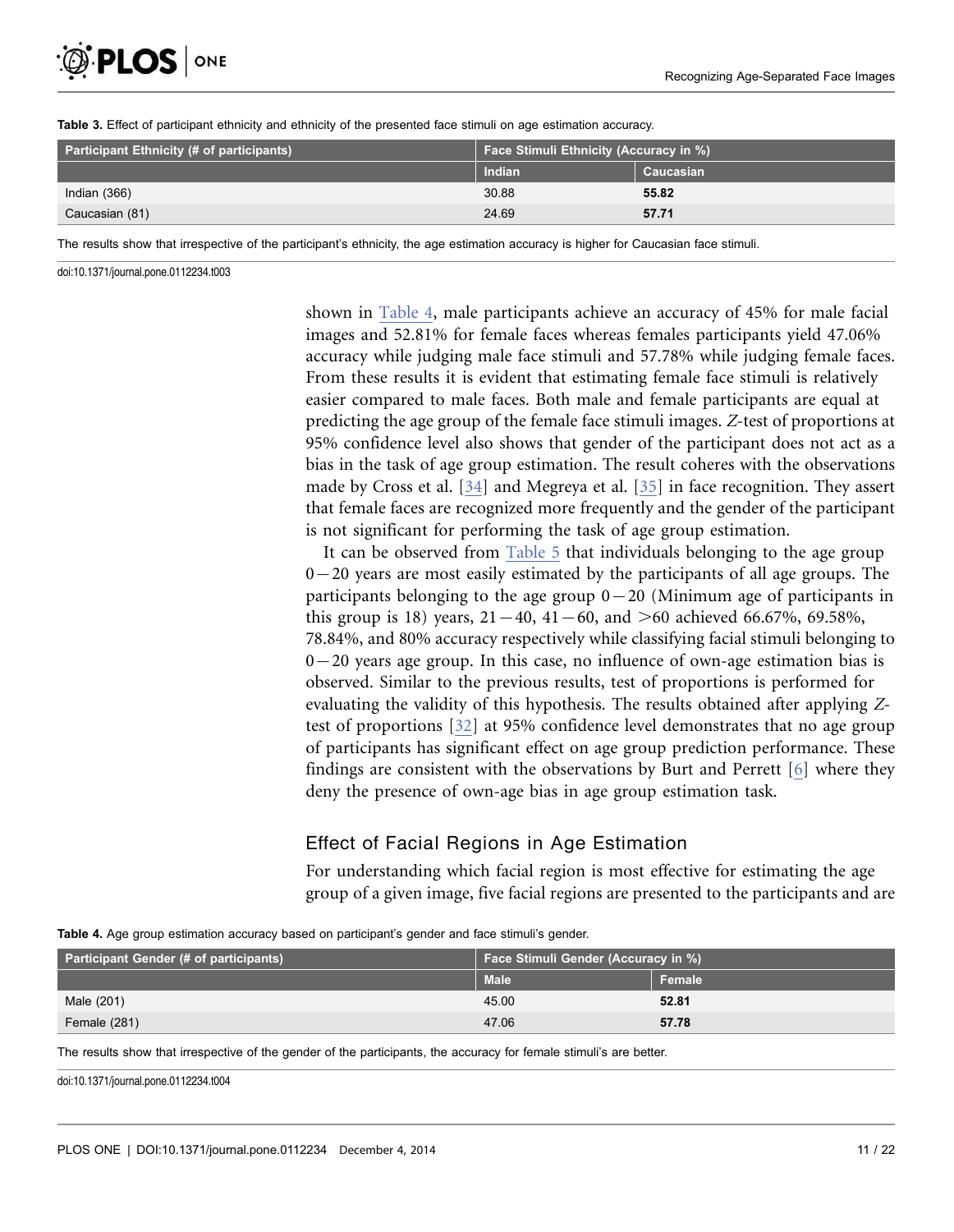

| Participant Age Group (# of<br>participants) | Face Stimuli Age (Accuracy in %) |           |           |       |  |  |  |
|----------------------------------------------|----------------------------------|-----------|-----------|-------|--|--|--|
|                                              | $0 - 20$                         | $21 - 40$ | $41 - 60$ | >60   |  |  |  |
| $0 - 20(14)$                                 | 66.67                            | 33.33     | 50.00     | 34.78 |  |  |  |
| 21-40 (385)                                  | 69.58                            | 52.85     | 38.48     | 36.00 |  |  |  |
| $41 - 60(66)$                                | 78.84                            | 46.48     | 44.44     | 36.95 |  |  |  |
| >60(17)                                      | 80.00                            | 41.17     | 26.67     | 30.43 |  |  |  |

#### Table 5. Age estimation accuracy based on participant's age and age of the face stimuli across various age groups.

The results show that participants from all age groups provide the best results on stimuli faces belonging to age group of 0–20.

doi:10.1371/journal.pone.0112234.t005

asked to estimate the age on the basis of a given facial region. As shown in Fig. 2, the five facial regions are T-region, T-region masked, binocular region, eyes portion masked, and chin-mouth region. The results for this experiment are presented in Table 6. It is observed that the information contained in the chin and mouth regions is sufficient to yield an accuracy of 100% for infants and toddlers  $(0-5$  years age group). The reason for such a high accuracy is based on the fact that lower jaw region of individuals in this age group is significantly different from other age groups. With the T-region obfuscated, maximum correct responses are obtained for age group  $6-10$ , indicating that humans can show good performance if the features of the T-region for this age group are masked. Similar trend is also observed for age groups  $41-50$  and  $71-80$ . These results indicate that if one source of information (i.e. facial region) is occluded, the performance of age estimation is not completely degraded [9, 10].

#### Face Recognition across Age Progression

After assessing the ability to estimate the age group, the next step is to understand how efficient humans are in recognizing age-separated images of an individual. As shown in Fig. 3, the participants are presented with a pair of age-separated images and they are asked to determine if the two images belong to the same individual. The results are summarized in Table 7. The column Stimuli Age Groups represents the age group of the two presented images.

On analyzing the accuracies for various age group pairs, it is observed that it is more challenging to identify individuals during the formative years of their lives. The row  $(0-5, 6-10)$  of Table 7 shows that the accuracy obtained for these image pairs belonging to the two age groups is lower compared to any other age group. For this pair, the maximum accuracy of 67.02% is achieved for binocular region. This is the least among the maximum accuracies obtained by all the age group pairs. The results indicate that during this time period, the face of an individual undergoes a significant amount of variations leading to difficulty in recognizing age-separated images. The best performance of 87% is attained when the pair of images belong to age category  $(11{-}20, 21{-}30)$ .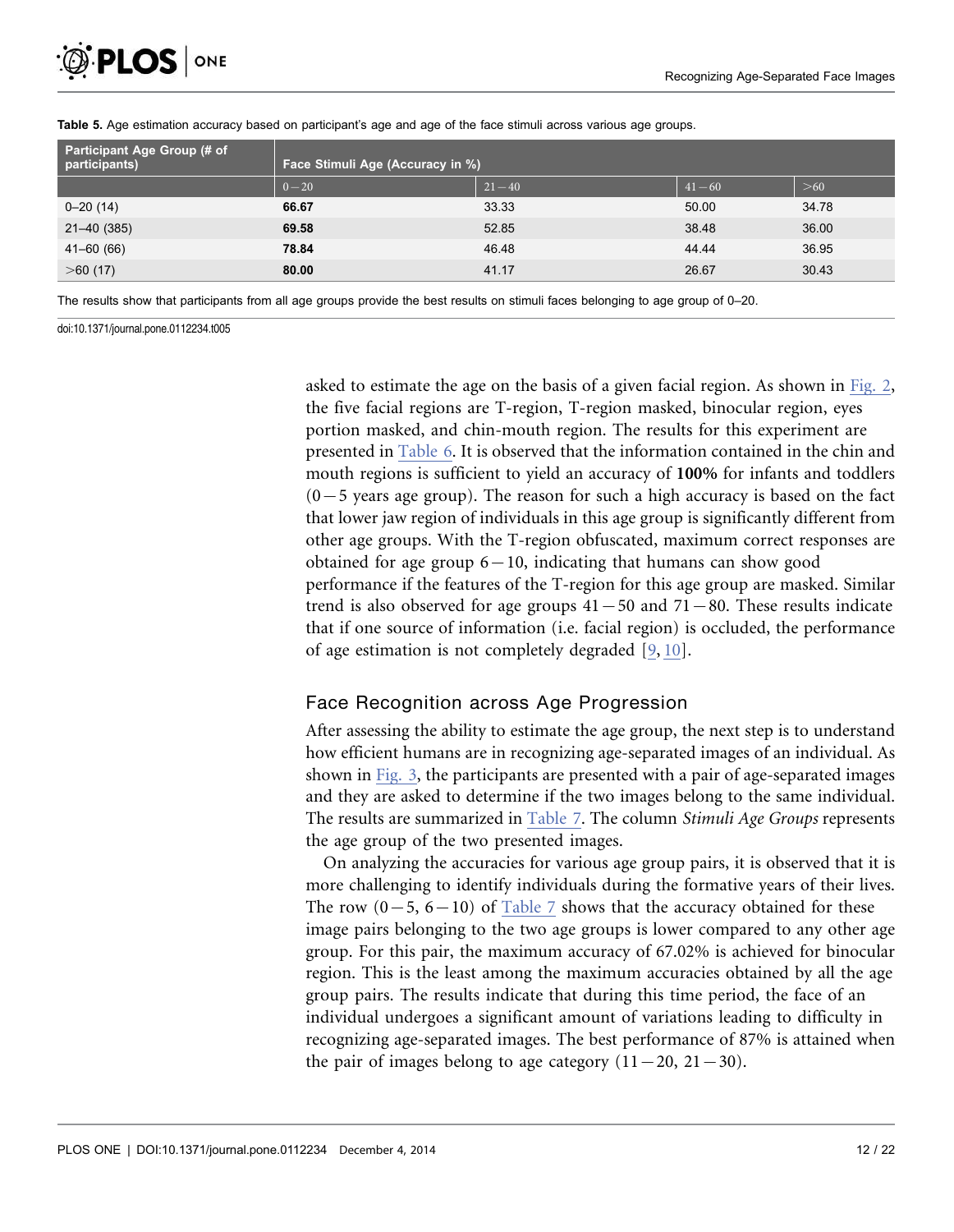| <sup>5</sup> PLOS   ONE |  |
|-------------------------|--|
|-------------------------|--|

| <b>Stimuli Age Groups</b> | Facial Region (Accuracy in %) |                        |                  |                    |             |  |  |
|---------------------------|-------------------------------|------------------------|------------------|--------------------|-------------|--|--|
|                           | <b>T</b> Region               | <b>T-Region Masked</b> | <b>Binocular</b> | <b>Eyes Masked</b> | <b>Chin</b> |  |  |
| $0 - 5$                   | 50.00                         | 50.00                  | 95.92            | 76.00              | 100         |  |  |
| $6 - 10$                  | 76.00                         | 85.42                  | 26.00            | 77.08              | 68.75       |  |  |
| $11 - 20$                 | 56.09                         | 32.00                  | 59.09            | 63.26              | 23.68       |  |  |
| $21 - 30$                 | 51.02                         | 22.22                  | 54.00            | 35.42              | 42.00       |  |  |
| $31 - 40$                 | 32.00                         | 40.81                  | 45.83            | 50.00              | 46.81       |  |  |
| $41 - 50$                 | 39.13                         | 55.55                  | 22.22            | 39.13              | 39.02       |  |  |
| $51 - 60$                 | 48.84                         | 24.49                  | 24.49            | 33.33              | 41.67       |  |  |
| $61 - 70$                 | 46.81                         | 56.01                  | 36.36            | 57.14              | 54.00       |  |  |
| $71 - 80$                 | 12.50                         | 53.48                  | 38.09            | 26.83              | 14.58       |  |  |
| > 80                      | 11.90                         | 19.04                  | 20.83            | 20.93              | 20.93       |  |  |

Table 6. Analyzing the effect of facial regions in predicting the age group of the visual stimuli.

The results show that chin region of children belonging to age group  $0-5$  are most discriminating for age prediction.

doi:10.1371/journal.pone.0112234.t006

It can be seen that for majority of the cases, the maximum accuracy is obtained when the presented pair of images contains full face of the individual, signifying that humans use the information present in the entire face for recognizing people. Z-test of proportions [32] at 95% confidence level, also supports this claim. It is also observed that the binocular region for age groups  $(0-5, 6-10)$  contains invariant features which are required for recognition. In this scenario, the participants achieve an accuracy of 67.02%. Similar performance is observed when the participants are shown age-separated images of lower facial (chin) region belonging to age groups (51 - 70 and  $>$  70). In order to compare the performance of human evaluation with an independently trained algorithm, the pairs of face image stimuli are evaluated using Face  $+$  [31]. Using the same experimental setting, this tool yields verification accuracy of 60% at Equal Error Rate (EER) of 40%. It is observed that when the age gap between the images is high or one of the images belongs to the childhood of the subject, Face++ yields incorrect output. To overcome this weakness, the results suggest that machine learning algorithms can incorporate cues from human perception and improve the accuracy of current face recognition systems.

## Face Recognition Algorithm Inspired from Human Analysis

An important component of this study is to demonstrate that the knowledge learned from human observations can be utilized for improving a face recognition algorithm to address age variations. One possible approach to incorporate the knowledge is:

- Estimate the age of the probe image.
- Extract facial regions such as binocular, T-region, T-region masked, and chin regions using facial key points and golden ratio template. This step is followed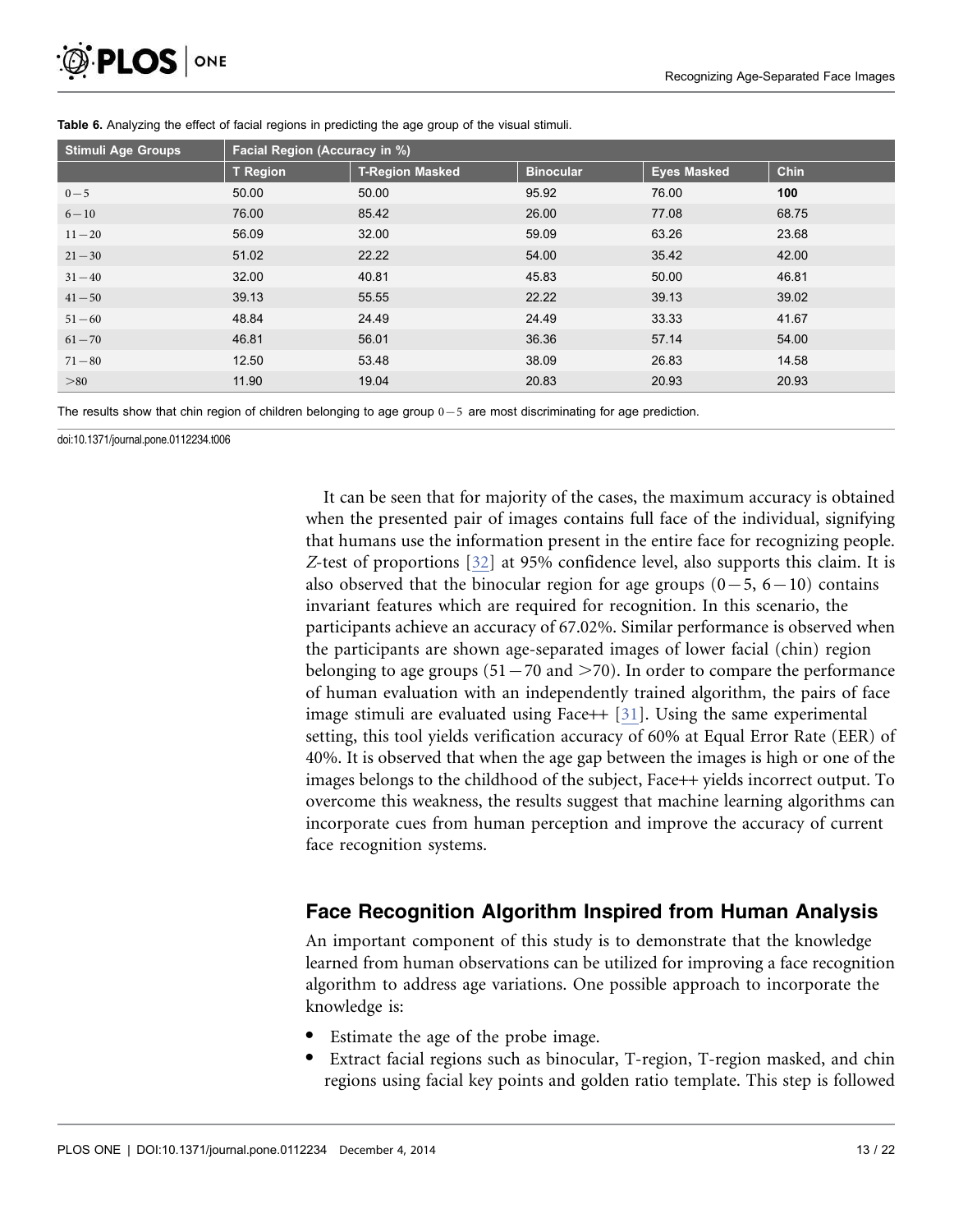

| <b>Stimuli Age Groups</b> | <b>Facial Region (Accuracy <math>\pm</math> Standard Deviation in %)</b> |                  |                 |                        |                |  |  |  |
|---------------------------|--------------------------------------------------------------------------|------------------|-----------------|------------------------|----------------|--|--|--|
|                           | <b>Full Face</b>                                                         | <b>Binocular</b> | <b>T</b> Region | <b>T-Region Masked</b> | <b>Chin</b>    |  |  |  |
| $(0-5, 6-10)$             | $60.41 + 1.13$                                                           | $67.02 + 0.27$   | $59.37 + 2.10$  | $33.33 + 0.14$         | $50.55 + 0.13$ |  |  |  |
| $(6-10, 11-20)$           | $81.52 + 0.01$                                                           | $69.47 + 2.11$   | $76.59 + 0.91$  | $69.38 + 0.04$         | $66.67 + 2.61$ |  |  |  |
| $(11-20, 21-30)$          | $87.00 + 0.38$                                                           | $68.89 + 3.00$   | $67.34 + 1.07$  | $65.21 + 0.02$         | $43.75 + 0.3$  |  |  |  |
| $(31-50, 51-70)$          | $76.53 + 2.31$                                                           | $54.08 + 0.45$   | $63.33 + 1.71$  | $57.14 + 1.01$         | $59.13 + 1.26$ |  |  |  |
| $(51-70, > 70)$           | $70.83 + 0.98$                                                           | $55.10 + 0.42$   | $72.00 + 0.36$  | $66.30 + 1.22$         | $80.61 + 0.02$ |  |  |  |

Table 7. Face recognition accuracy achieved with respect to stimuli age group and type of facial region shown.

The values in bold show which region is the most discriminating for recognizing the stimuli belonging to a given age group. It can be observed that in general, the whole face yields the highest accuracy whereas for children and elderly people, binocular and chin regions provide the most discriminating features respectively.

doi:10.1371/journal.pone.0112234.t007

by extraction of features such as texture features using local binary patterns [36] for each facial region.

N For matching a gallery image with the probe image, assign weights to various facial regions based on the predicted age and the relevance of that facial region for age-separated face recognition using Table 7.

We term this approach as human perception based fusion scheme (HPFS) for face recognition (Fig. 4). In this approach, we use existing feature extractors to demonstrate that incorporating the knowledge gained from human analysis (in terms of weights) can significantly enhance the performance. The details of age estimation and face recognition algorithm are discussed in subsequent subsections.

## Facial Age Group Estimation using Three Patch Local Binary Patterns (TPLBP)

The objective of this part is to design an age group estimation function, trained by a set of labeled faces (age group being the label), that can estimate the age of any given query face. For this purpose, a variant of LBP termed as Three Patch LBP (TPLBP) [37], is used as the feature descriptor. The high efficiency of TPLBP in face recognition shows that it can efficiently encode discriminating facial features. In TPLBP, for each pixel,  $w \times w$  size patches are selected for comparison. Two such patches at a distance of  $\alpha$  from the center pixel are compared to set the bit value.

Given a labeled training set of faces, TPLBP descriptor is extracted for each of the faces. This descriptor of the training set is given as input to the Support Vector Regressor (SVR - Support Vector Machine in Regression Mode) for implementing an age prediction function. Kernel testing [38] is performed in order to obtain the best parameters of the SVR trained model. Once trained, the algorithm predicts the age group of the given input probe face image.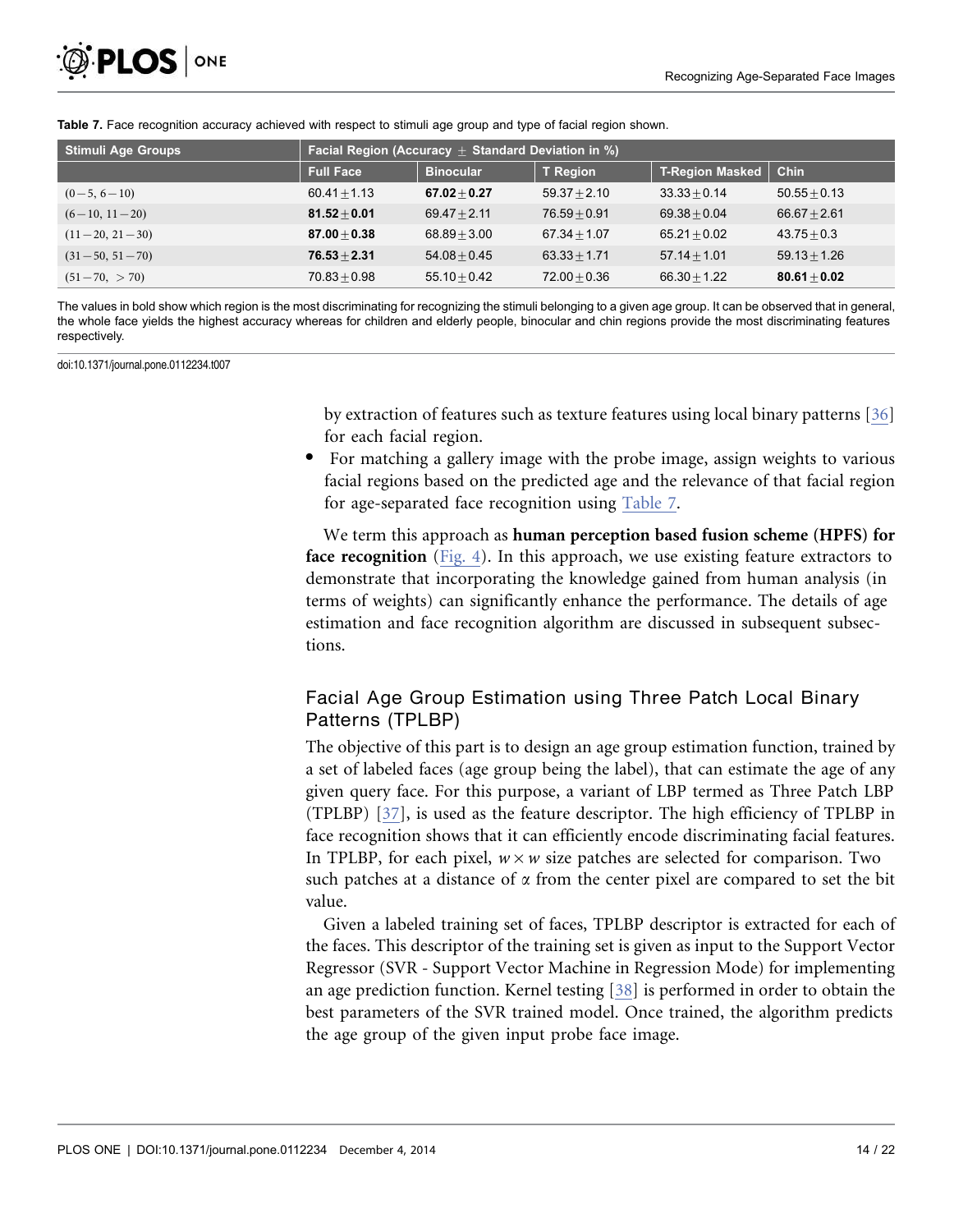#### Human Perception based Fusion Scheme for Face Recognition

After estimating the age group of the query image, the next task is to match the identity of the image with gallery (database) images. The face matching algorithm is explained below:

- 1. Face Parts Extraction: Full face, binocular region, T-region, T-region masked, and chin region are obtained for the input image using facial landmark detection.
- 2. LBP Calculation: For each of the facial region, uniform circular LBP features [36] are extracted. These features are matched with the corresponding gallery features and match scores are obtained pertaining to each of the five facial regions.
- 3. Score Fusion via Learned Weights: The five match scores corresponding to each face recgion are combined using score fusion [39]. The simplest approach is to apply sum rule i.e.,  $S_{sum} = \sum_j s_j$ , where  $s_j$  is the match score pertaining to the  $j<sup>th</sup>$  region. The fused score can then be used for matching. To enhance the performance, weighted sum rule is used [39] i.e.,  $S_{\text{fused}} = \sum_j w_j s_j$ , where  $w_j$  is the weight pertaining to the j<sup>th</sup> region. The weight  $w_i$  can be obtained empirically using the accuracy of individual facial regions.

In this research, we compute the weights learned from the accuracies obtained from human performance evaluation. Using Table 7, the weights of the proposed human perception based sum rule fusion scheme are calculated as follows:

$$
w_j^i = \frac{a_j^i}{\sum a_j^i} \tag{4}
$$

Let  $a_j^i$  be the accuracy of the  $i^{\text{th}}$  age group of the gallery and probe and the  $j^{\rm th}$  facial region where

 $i=\{(0-5,6-10),(6-10,11-20),(11-20,21-30),...\}$ 

 $(51-70, >70)$  ( $|i|=5$ ) and  $j=$  full-face, binocular, T-region, T-region masked, chin}. The weights for weighted sum rule are computed using Equation (4). These weights are then used to compute the final score using Equation (5). In this equation,  $w_i$  represents the weight calculated in Equation (4) and  $s_i$  represents the matching score corresponding to the facial regions.

Weighted Fixed Score = 
$$
\sum_{j=1}^{5} w_j s_j
$$
 (5)

If the age of the individual in the gallery lies in the age group 0–5 years and the predicted age of the probe image comes out to be in the range of 6–10 years, then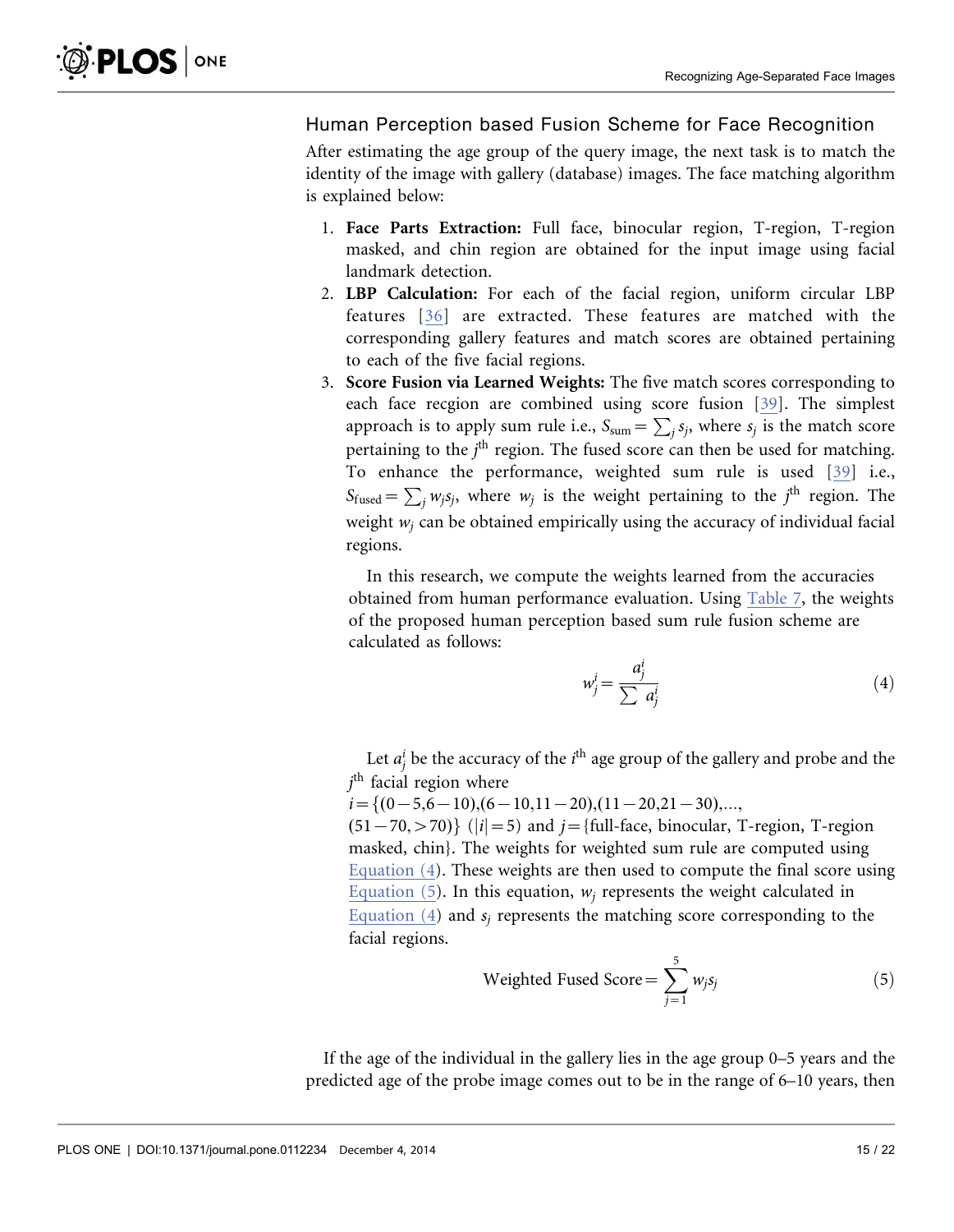

b) Proposed Face Recognition Algorithm



doi:10.1371/journal.pone.0112234.g004

**PLOS** ONE

using row 1 of Table 7 (learned via human evaluation), we can assign weights to the facial regions based on the obtained accuracies. These weights are then used for weighted sum rule fusion. For the gallery and probe pairs, where the age gap is greater than those mentioned in Table 7, sum rule fusion is applied to LBP scores of all the facial regions. The fused score is finally used as match score to recognize the face image.

#### Algorithm Evaluation

Three datasets are used for evaluating the performance of the above described approach: IIIT-Delhi facial aging database [24, 25], FG-Net Aging Database [23], and MORPH Album1 [40] database. The IIIT-Delhi facial aging database consists of over 2600+ age-separated labeled face images of 102 individuals (Indian celebrities) in the age range of 4–88 years. The FG-Net database contains 1002 age-separated face images of 82 subjects. The age of the subjects in the database ranges from 0 to 69 years. On average, there are 12 images per subject in the database. MORPH Album1 contains 1,690 scanned images of 515 subjects. The age of the subjects ranges from 15–68 years.

All the datasets are divided into two partitions, approximately 30% of the subjects are used for training and the remaining unseen 70% for testing. The training partition is used for training the SVR model for age estimation. Two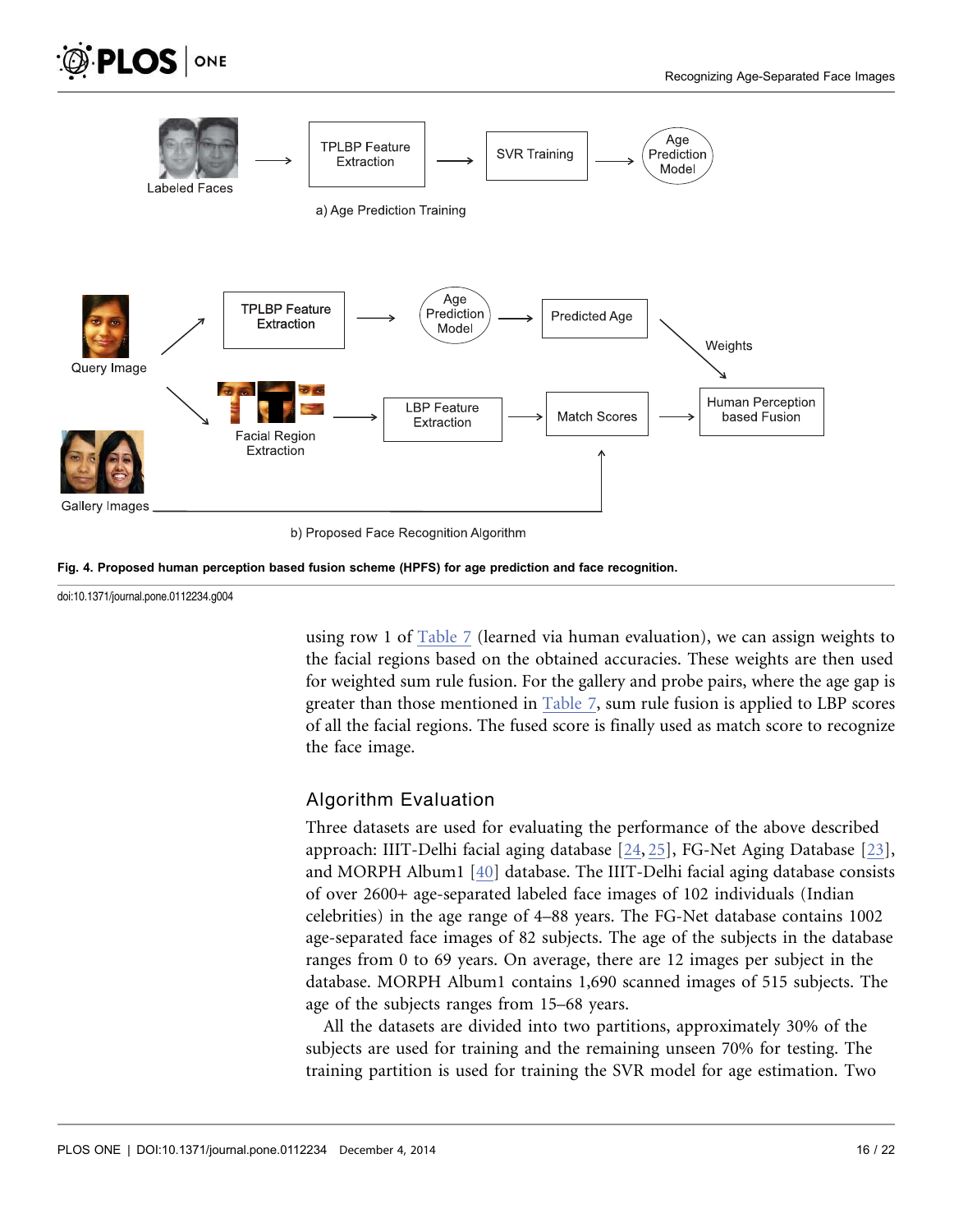experiments [25] are performed on the databases. In the first experiment, the probe set consists of one among the latest (oldest) face images of every subject, while the remaining images are in the gallery. In the second experiment, the probe set contains one earliest (youngest) face image of every subject and the remaining images are used as gallery. These experimental protocols are used as the age variation is maximum in these two scenarios. Hence, it would be necessary to evaluate the performance of the proposed algorithm in these cases. The age of probe images is estimated using the trained SVR model. Subject to the age of the gallery and probe subjects, appropriate weights are assigned to the facial regions based on their relevance in age-separated face recognition. The results of the proposed approach are compared with VeriLook [41] (referred as COTS: Commercial Off-The-Shelf), Face++ [31], and other fusion approaches, namely sum rule [39, 42], weighted sum rule [39, 42], and SVM fusion [43]. The performance is also compared with Discriminative Model (DM)-based face recognition algorithm [20] for facial aging. Table 8 summarizes the results of the proposed and existing recognition algorithms.

#### Analysis

#### Results on IIIT-Delhi Facial Aging Dataset

For the IIIT-Delhi facial aging dataset, the proposed fusion rule HPFS (Row 17 in Table 8) outperforms most of the existing algorithms. On comparing with the commercial system (COTS) (Row 15), Face++ [31] (Row 14), and DM [20] (Row 13), the proposed algorithm yields higher accuracy when the probe images belong to the youngest image of the subjects. Rank-1 accuracy of the proposed approach is 34.3% whereas the COTS, Face +  $[31]$  and DM  $[20]$  yield 27.8%, 29.4%, and 30.4% respectively. This technique is useful in locating children who have been kidnapped when they were young. Images from their childhood can be kept in probe while current images of people can be in the gallery for finding if a match exists. For the experiment where the probe set consisted of the oldest images of the subjects, an accuracy of 42.9% is achieved. This is higher than traditional fusion schemes such as sum rule, weighted sum rule, and SVM fusion but lower than COTS, Face++ [31], and DM [20].

#### Results on FG-Net Aging Dataset

Similar to the results on IIIT-Delhi Facial Aging dataset, the results obtained on the FG-Net aging database suggest that the proposed HPFS (Row 17) outperforms traditional fusion schemes for both sets of experiments. However, for experiments using the oldest images as probe, COTS (Row 15), Face++ [31] (Row 14), and DM [20] (Row 13) outperform the proposed approach. On the other hand, for experiments using youngest images as probe, the performance of the proposed approach is the best (i.e. 28.4%).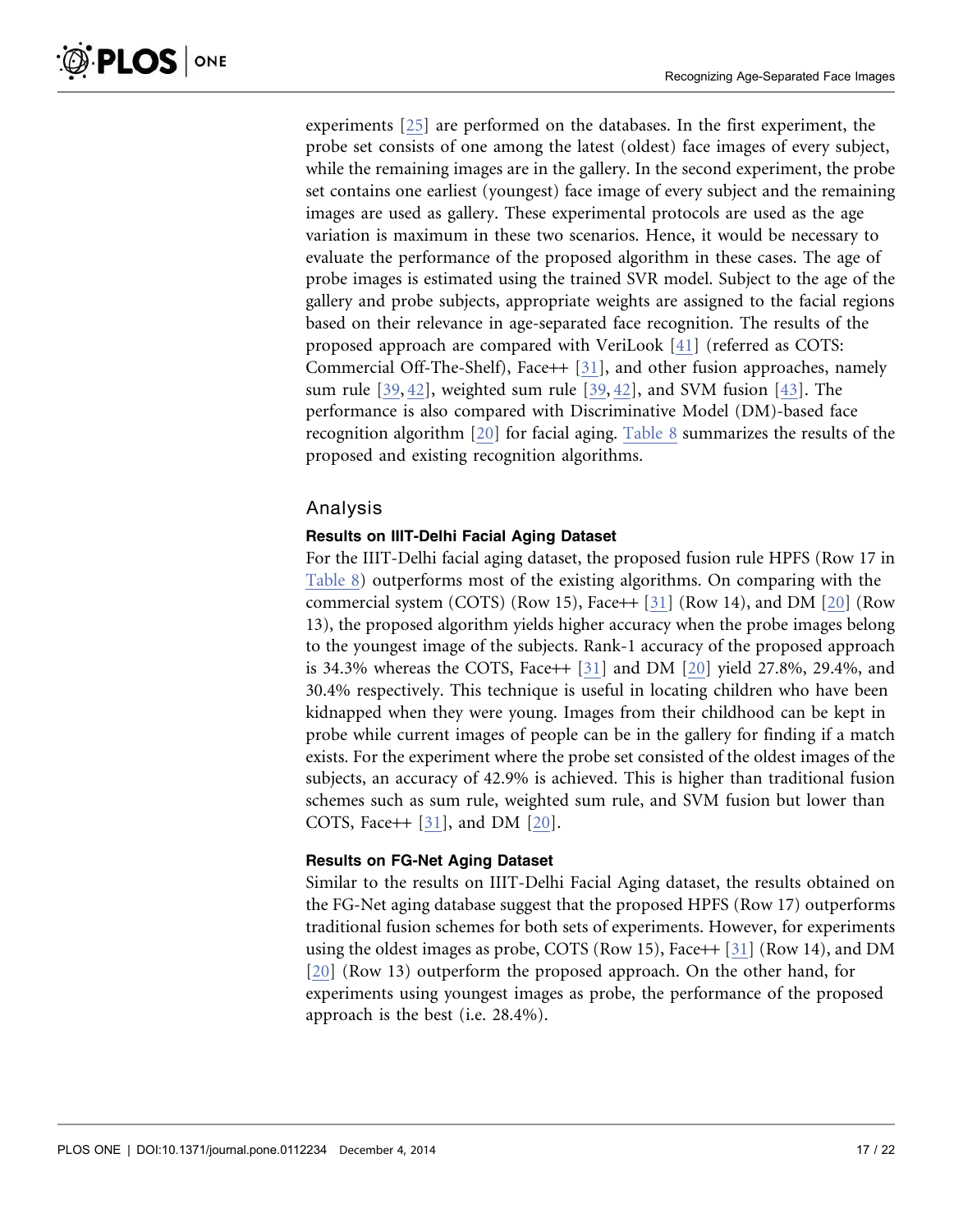

Table 8. Comparing the face recognition accuracy of the proposed (HPFS) algorithm and existing algorithms using IIIT-Delhi, FG-Net Aging, and MORPH databases.

| <b>Algorithm</b>                                                                                           | <b>Facial Region(s)</b>                              | Oldest Image as Probe |               |              |                   | Youngest Image as Probe |              |
|------------------------------------------------------------------------------------------------------------|------------------------------------------------------|-----------------------|---------------|--------------|-------------------|-------------------------|--------------|
|                                                                                                            |                                                      | <b>IIIT-Delhi</b>     | <b>FG-Net</b> | <b>MORPH</b> | <b>IIIT-Delhi</b> | <b>FG-Net</b>           | <b>MORPH</b> |
| (1) Unimodal                                                                                               | Face                                                 | 26.1%                 | 10.0%         | 4.2%         | 25.0%             | 3.4%                    | 14.2%        |
| (2) Sum Rule                                                                                               | Face, Mouth                                          | 21.1%                 | 10.3%         | 15.2%        | 13.9%             | 3.4%                    | 12.3%        |
| (3) Sum Rule                                                                                               | Face, Binocular                                      | 25.7%                 | 17.6%         | 11.3%        | 19.6%             | 6.5%                    | 12.0%        |
| (4) Sum Rule                                                                                               | Periocular                                           | 26.1%                 | 19.8%         | 9.3%         | 19.6%             | 4.3%                    | 7.6%         |
| (5) Sum Rule                                                                                               | Binocular, Periocular                                | 26.4%                 | 20.2%         | 9.3%         | 20.0%             | 5.6%                    | 7.2%         |
| (6) Sum Rule                                                                                               | Face, Periocular                                     | 30.4%                 | 19.8%         | 11%          | 21.1%             | 7.7%                    | 12.3%        |
| (7) Sum Rule                                                                                               | Face, Binocular, Mouth                               | 26.8%                 | 14.6%         | 13.7%        | 18.9%             | 5.6%                    | 15.6%        |
| (8) Sum Rule                                                                                               | Mouth, Periocular                                    | 29.0%                 | 19.8%         | 13.5%        | 21.8%             | 6.5%                    | 12.8%        |
| (9) Sum Rule                                                                                               | Face, Binocular,<br>Periocular                       | 29.6%                 | 20.2%         | 14%          | 22.5%             | 8.6%                    | 12.8%        |
| (10) Sum Rule                                                                                              | Face, Mouth, Binocular,<br>Periocular                | 31.8%                 | 18.5%         | 16.3%        | 21.8%             | 7.3%                    | 15.8%        |
| (11) Weighted Sum                                                                                          | Face, Mouth, Binocular,<br>Periocular                | 32.8%                 | 20.7%         | 22.3%        | 22.1%             | 9.5%                    | 17.4%        |
| (12) SVM Fusion                                                                                            | Face, Mouth, Binocular,<br>Periocular                | 8.6%                  | 4.2%          | 3.6%         | 10.0%             | 2.3%                    | 6.5%         |
| $(13)$ DM $[20]$                                                                                           | <b>Overlapping Patches</b>                           | 52.8%                 | 62.7%         | 21.3%        | 30.4%             | 28.0%                   | 14.9%        |
| $(14)$ Face++ [31]                                                                                         | Face                                                 | 48.2%                 | 55.7%         | 17.2%        | 29.4%             | 21.6%                   | 18.5%        |
| (15) VeriLook (COTS)                                                                                       | Face                                                 | 52.7%                 | 51.6%         | 15.2%        | 27.8%             | 8.9%                    | 12.1%        |
| (16) Proposed Human<br>Perception based Fusion<br>Scheme (HPFS) with Actual Age<br>Groups                  | Face, Binocular, T-<br>Region, Not T-Region,<br>Chin | 45.3%                 | 51.0%         | 26.2%        | 39.6%             | 31.4%                   | 29.9%        |
| (17) Proposed Human<br><b>Perception based Fusion</b><br>Scheme (HPFS) with<br><b>Predicted Age Groups</b> | Face, Binocular, T-<br>Region, Not T-Region,<br>Chin | 42.9%                 | 45.9%         | 22.5%        | 34.3%             | 28.4%                   | 21.5%        |

The results of the proposed human perception based estimation and recognition algorithm is shown in bold.

doi:10.1371/journal.pone.0112234.t008

#### Results on MORPH Dataset

From Table 8, on the MORPH database, it can also be seen that the proposed approach outperforms the traditional fusion approaches, DM [20] (Row 13), Face++ [31] (Row 14), and COTS (Row 15) for both the experiments. For the experiment where the probe set contains the latest images of the subjects, an accuracy of 22.45% is obtained while for the experiment where the youngest images of the subjects are in the probe, rank-1 accuracy of 21.54% is achieved.

#### Error Produced by Age Estimation

In order to highlight the error produced by the age estimation algorithm used in our proposed approach, Table 8 (Row 16) contains results from the scenario if actual age groups (ground truth) of the probe images are used, instead of age prediction in the proposed Human Perception based Fusion Scheme algorithm. It can be seen that if a good age estimation algorithm is developed in the future, it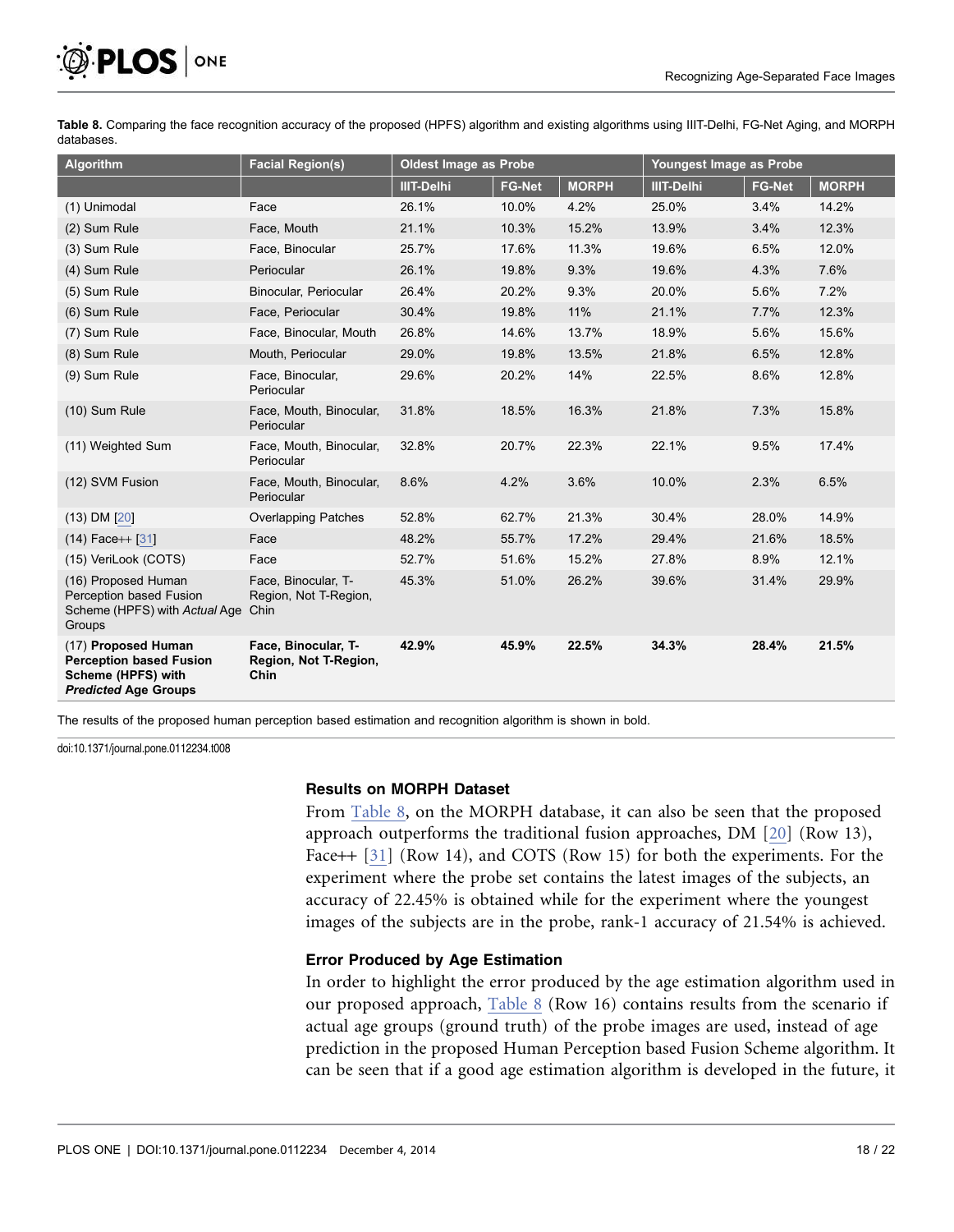can be incorporated in our approach to obtain significant increase in the performance.

It should be noted that the objective of these experiments is to illustrate that using existing facial feature extraction approach, the human perception based scheme can improve the performance of face recognition with aging variations. It is our assertion that the same framework can be applied to other facial feature extraction algorithms as well and similar improvements may be observed. However, there may be other ways to incorporate these findings/observations in an automatic face recognition algorithm.

## Limitations of the Study and Open Questions

There are a few limitations of our research and some questions are yet to be explored. The proposed algorithm for age-invariant face recognition yields lower results that Face++ [31], COTS and DM [20] for oldest image as probe experiment on the IIIT-Delhi and FG-Net databases. Currently, we are extending the algorithm to further improve the performance, specifically with both age and weight variations [44]. An inherent problem in studying the process of facial aging is the lack of data. It is very difficult to collect images for all the subjects for all the age groups. If more samples per age group per person are available, then a finer granularity in weight computation can be performed. The study can also be extended on some other publicly available facial aging database. Further, there is a need to develop a better age group estimation algorithm to further boost the performance of the proposed approach. It would be interesting to study the human performance for various age estimation tasks if there is more diversity in the demographics of the participants.

## **Conclusions**

Faces undergo significant variations during the lifetime on an individual. This research attempts to analyze how humans perceive facial age and their ability to estimate age. The results indicate that age estimation for newborns and toddlers is easiest and a person's gender or ethnicity does not affect the performance of age group estimation. The research presents the effect of facial regions such as binocular region, T-region, and mouth on the age prediction accuracy. As a global feature, full face achieves good performance in age-separated face recognition. Using selected feature cues gathered from the research, we propose the human perception based weighted score fusion rule to enhance the face recognition accuracy with age variations. The proposed algorithm demonstrates improvement in accuracy on three facial aging databases when compared with existing approaches and commercial face recognition systems.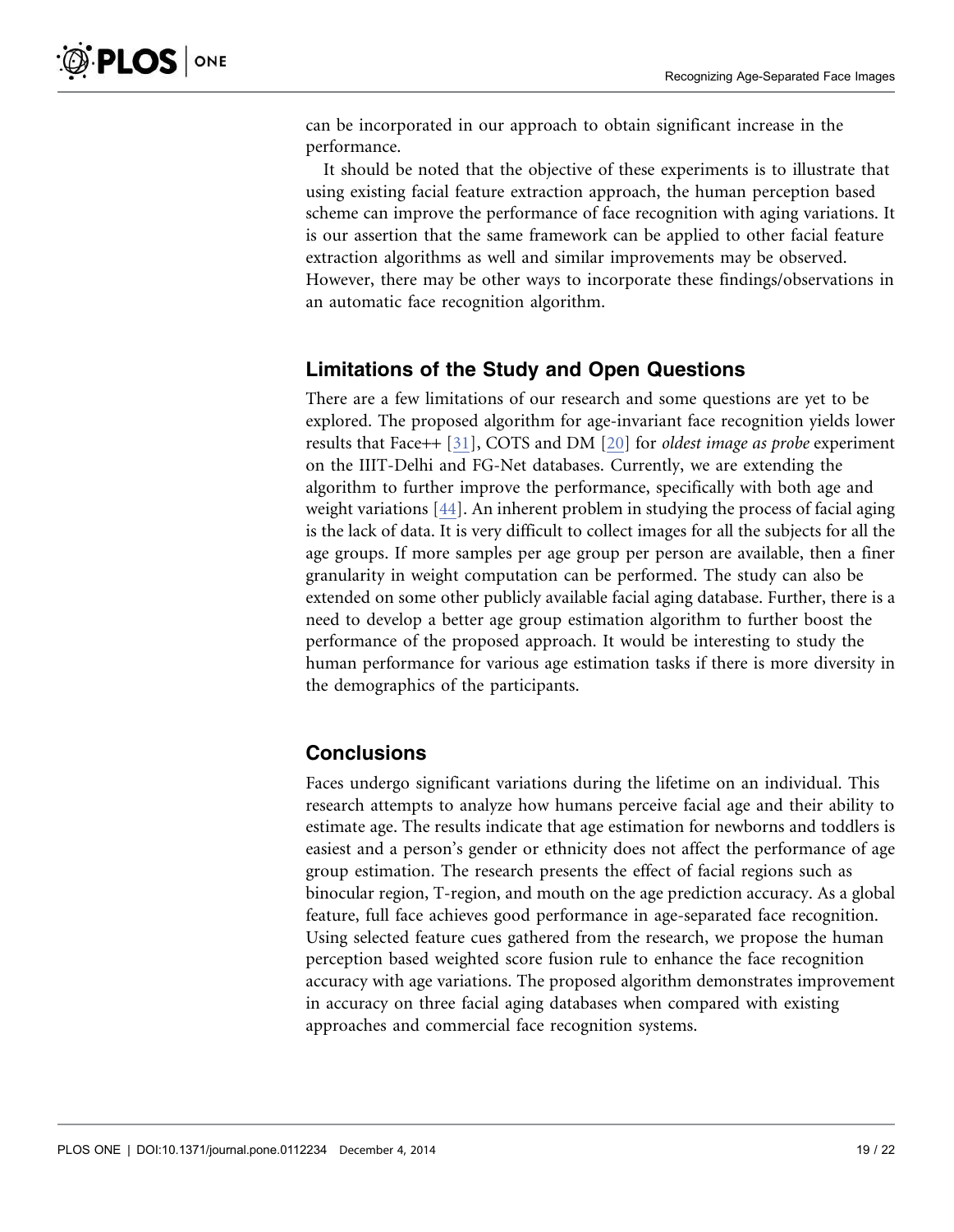#### Acknowledgments

We would like to acknowledge the participants who took part in this study. We thank Dr. Andreas Lanitis for sharing the FG-Net Facial Aging Database. We also thank Dr. Edward Vul, academic editor of PLOS ONE and the reviewers for providing useful and constructive feedback. We acknowledge Dr. Christa L. Lilly (Department of Biostatistics, WVU) and Naman Kohli for providing their valuable feedback about the research.

## Author Contributions

Conceived and designed the experiments: DY RS MV AN. Performed the experiments: DY AN. Analyzed the data: DY RS MV AN. Wrote the paper: DY RS MV AN.

#### References

- 1. Alley TR (1988) Social and Applied Aspects of Perceiving Faces. NJ: Lawrence Erlbaum Associates Inc.
- 2. Mayes AE, Murray PG, Gunn DA, Tomlin CC, Catt SD, et al. (2010) Environmental and lifestyle factors associated with perceived facial age in Chinese women. PLoS ONE 5 (12): e15270.
- 3. Farkas LG (1994) Anthropometry of the head and face. New York: Raven Press, 2 edition.
- 4. Rhodes MG (2009) Age estimation of faces: A review. Applied Cognitive Psychology 23 (1): 1–12.
- 5. Patterson E, Sethuram A, Albert M, Ricanek K, King M (2007) Aspects of age variation in facial morphology affecting biometrics. In: IEEE International Conference on Biometrics: Theory, Applications, and Systems. pp.1–6.
- 6. Burt D, Perrett D (1995) Perception of age in adult Caucasian male faces: Computer graphic manipulation of shape and colour information. Proceedings of the Royal Society of London Series B-Biological Sciences 259 (1355): 137–143.
- 7. Jones G, Smith PK (1984) The eyes have it: Young children's discrimination of age in masked and unmasked facial photographs. Journal of Experimental Child Psychology 38 (2): 328–337.
- 8. George PA, Hole GJ (1998) The influence of feature-based information in the age processing of unfamiliar faces. Perception 27 (3): 295–312.
- 9. George PA, Hole GJ (1995) Factors influencing the accuracy of age estimates of unfamiliar faces. Perception 24 (9): 1059–1073.
- 10. George PA, Hole GJ (2000) The role of spatial and surface cues in the age-processing of unfamiliar faces. Visual Cognition 7 (4): 485–509.
- 11. Kwon YH, da Vitoria Lobo N (1999) Age classification from facial images. Computer Vision and Image Understanding 71 (1): 1–21.
- 12. Ramanathan N, Chellappa R (2006) Face verification across age progression. IEEE Transactions on Image Processing 15 (11): 3349–3361.
- 13. Fu Y, Huang TS (2008) Human age estimation with regression on discriminative aging manifold. IEEE Transactions on Multimedia 10 (4): 578–584.
- 14. Yang Z, Ai H (2007) Demographic classification with local binary patterns. In: Lee SW, Li SZeditorsAdvances in Biometrics, Springer Berlin Heidelberg, volume 4642 of Lecture Notes in Computer Science. pp.464–473.
- 15. Anastasi JS, Rhodes MG (2005) An own-age bias in face recognition for children and older adults. Psychonomic Bulletin and Review 12 (6): 1043–1047.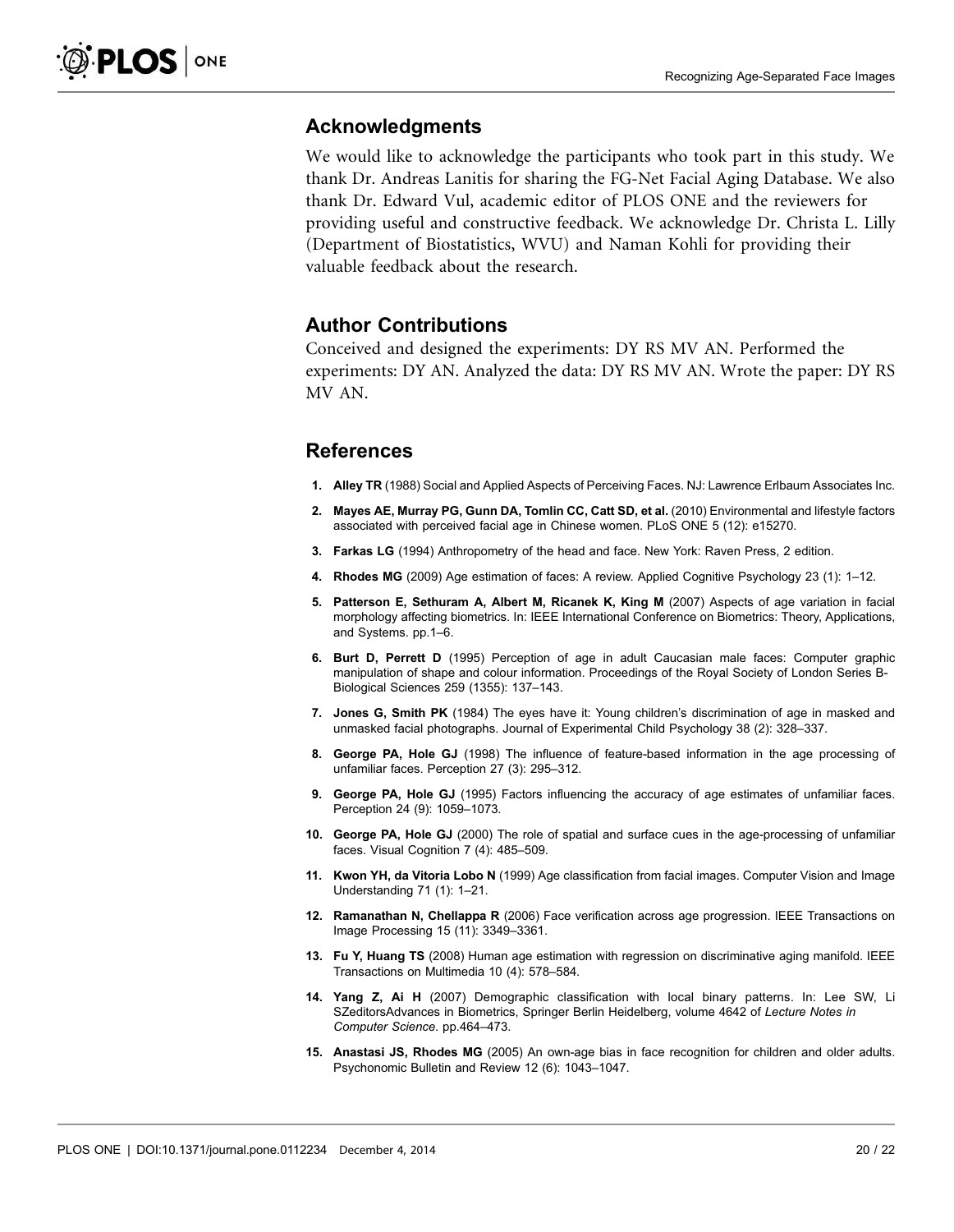- 16. Anzures G, Ge L, Wang Z, Itakura S, Lee K (2010) Culture shapes efficiency of facial age judgments. PLoS ONE 5 (7): e11679.
- 17. Lanitis A, Taylor C, Cootes T (2002) Toward automatic simulation of aging effects on face images. IEEE Transactions on Pattern Analysis and Machine Intelligence 24 (4): 442–455.
- 18. Lanitis A, Draganova C, Christodoulou C (2004) Comparing different classifiers for automatic age estimation. IEEE Transactions on Systems, Man, and Cybernetics, Part B: Cybernetics 34 (1): 621–628.
- 19. Park U, Tong Y, Jain AK (2010) Age-invariant face recognition. IEEE Transactions on Pattern Analysis and Machine Intelligence 32 (5): 947–954.
- 20. Li Z, Park U, Jain AK (2011) A discriminative model for age invariant face recognition. IEEE Transactions on Information Forensics and Security 6 (3): 1028–1037.
- 21. Guo G. Mu G. Ricanek K (2010) Cross-age face recognition on a very large database: The performance versus age intervals and improvement using soft biometric traits. In: International Conference on Pattern Recognition. pp.3392–3395.
- 22. Buhrmester M, Kwang T, Gosling SD (2011) Amazon's Mechanical Turk: A new source of inexpensive, yet high-quality, data? Perspectives on Psychological Science 6 (1): 3–5.
- 23. Lanitis A (2008) Comparative evaluation of automatic age-progression methodologies. EURASIP Journal on Advances in Signal Processing 2008: 239480.
- 24. Tistarelli M, Yadav D, Vatsa M, Singh R (2013) Short-and long-time ageing effects in face recognition. In: Fairhurst Meditor, Age Factors in Biometric Processing, IET, chapter 14. pp.253–275.
- 25. Yadav D, Vatsa M, Singh R, Tistarelli M (2013) Bacteria foraging fusion for face recognition across age progression. In: IEEE Conference on Computer Vision and Pattern Recognition Workshops. pp.173– 179.
- 26. Carbon C, Grüter M, Grüter T (2013) Age-dependent face detection and face categorization performance. PLoS ONE 8 (10): e79164.
- 27. Altman DG, Bland JM (1994) Diagnostic tests. 1: Sensitivity and specificity. BMJ 308: 1552.
- 28. Macmillan NA, Creelman CD (2004) Detection theory: A user's guide. Psychology press.
- 29. McNicol D (2005) A primer of signal detection theory. Psychology Press.
- 30. Norwich KH (1993) Information, sensation, and perception. Academic Press.
- 31. Megvii I (2013). Face++ research toolkit. www.faceplusplus.com. [Online; accessed September 10, 2014].
- 32. Fleiss JL, Levin B, Paik MC (2013) Statistical methods for rates and proportions. John Wiley & Sons.
- 33. Meissner CA, Brigham JC (2001) Thirty years of investigating the own-race bias in memory for faces: A meta-analytic review. Psychology, Public Policy, and Law 7 (1): 3–35.
- 34. Cross JF, Cross J, Daly J (1971) Sex, race, age, and beauty as factors in recognition of faces. Perception and Psychophysics 10 (6): 393–396.
- 35. Megreya AM, Bindemann M, Havard C (2011) Sex differences in unfamiliar face identification: Evidence from matching tasks. Acta Psychologica 137 (1): 83–89.
- 36. Ojala T, Pietikinen M, Harwood D (1996) A comparative study of texture measures with classification based on feature distributions. Pattern Recognition 29 (1): 51–59.
- 37. Wolf L, Hassner T, Taigman Y (2008) Descriptor based methods in the wild. In: Real-Life Images workshop at the European Conference on Computer Vision.
- 38. Vapnik VN (1998) Statistical Learning Theory. Wiley, 1 edition.
- 39. Ross A, Jain A (2003) Information fusion in biometrics. Pattern Recognition Letters 24 (13): 2115–2125.
- 40. Ricanek K, Tesafaye T (2006) MORPH: A longitudinal image database of normal adult age-progression. In: 7th International Conference on Automatic Face and Gesture Recognition. pp.341–345.
- 41. Verilook. http://www.neurotechnology.com/verilook.html. [Online; accessed September 10, 2014].
- 42. Kittler J (1998) Combining classifiers: A theoretical framework. Pattern analysis and applications 1: 18– 27.